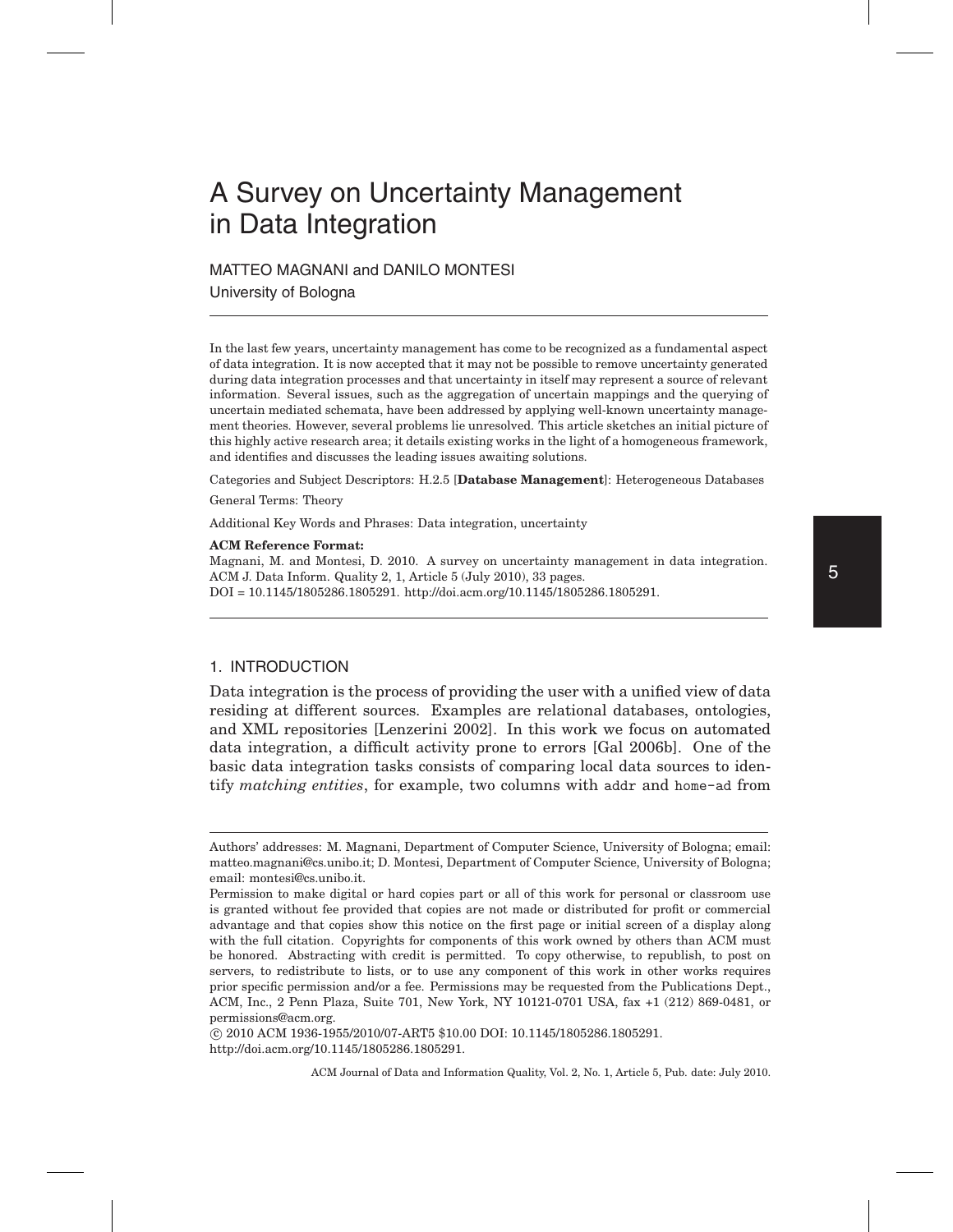#### 5: 2 · M. Magnani and D. Montesi

two company databases both containing customer addresses. The information about matching entities, usually called *mapping*, is then used to merge the input data sources by including, for example, all of the customers' addresses into a single column. Several research efforts have led to the development of effective approaches to improve the accuracy of matching—for an overview of these methods, see Rahm and Bernstein [2001], Halevy et al. [2006b], and Euzenat and Shvaiko [2007]. However, automated tools may still fail in identifying all the correct mappings, for example, because of variations in columns. This may lead to errors in the merged database such as related data spread over several columns or single columns mixing heterogeneous information.

One way to tackle this problem is to explicitly represent the uncertainty generated by the data integration system and to consider it an important result of the integration process. Uncertainty is a state of limited knowledge, where we do not know which of two or more alternative statements is true. In the context of data integration, a typical example of uncertainty concerns the matching of objects, such as the fact that columns addr and home-ad may match or not. Keeping these alternatives leads to the production of multiple integrated databases, one for each choice. While traditional data integration methods more or less explicitly consider uncertainty as a problem, as something to be avoided, recent approaches treat uncertainty as an additional source of information, sometimes that is precious and that should be preserved.

In addition to uncertainty about the relationships of independent data sources, uncertainty may also affect other steps of a data integration process, as suggested in Sarma et al. [2008b]. The latter summarizes the results presented in [Dong et al. 2007; Sarma et al. 2008a]. *Data* may be uncertain, for example, in the event of data collected using information extraction systems or from unreliable data sources. The *mediated schema* may be uncertain due to the automated comparison of the data sources; for the same reason the *mappings* between the mediated schema and the data sources may also be uncertain. Finally, *queries* can be uncertain, because of the difficulty in expressing structured requirements when there is a lack of certain mediated schema. As well as these levels of uncertainty that may be present in a working data integration system, intermediate uncertain results can be produced during the *matching* step of the process, for example, the output of a single matcher comparing a pair of entities or an aggregated relationship produced by a pool of matchers. Therefore, when focusing on *uncertainty management in data integration* we refer to the comparison of uncertain data sources, to the generation of uncertain mappings between different data sources or between data sources and a mediated schema, to the representation of uncertainty in the mediated schema and to the execution of uncertain queries.

# 1.1 Motivation

The high interest in uncertainty in data integration is motivated by several data integration applications in which uncertainty is unavoidable. A prime class of applications are public online repositories, for example, Google Base, where anyone may upload structured content and where we cannot expect to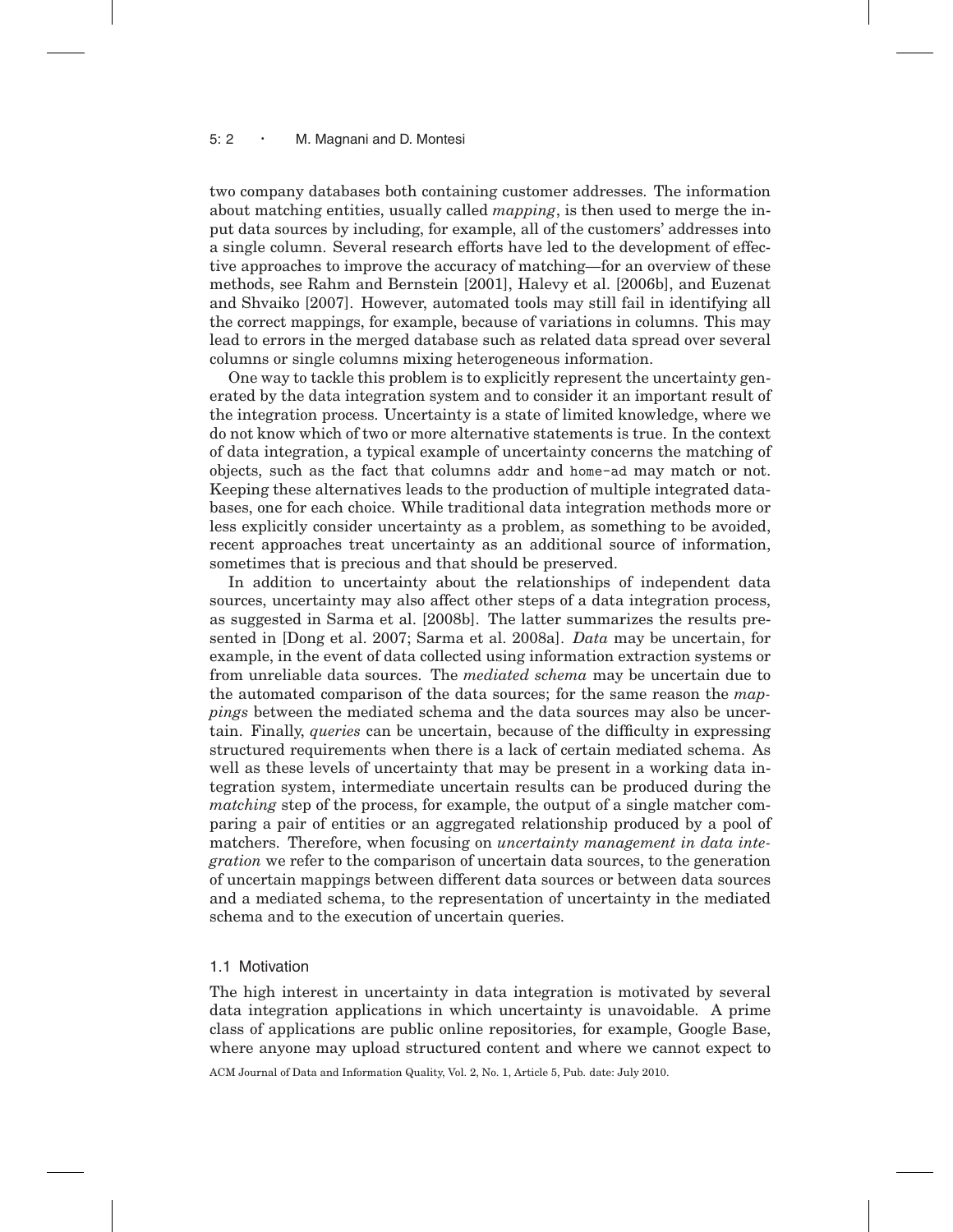identify all the correct mappings. Similar problems can be found in data integration systems for the deep Web. These are characterized by a large number of sources, local data that is not easily available and schemata to be extracted from HTML pages. A second class of applications regards scientific data repositories such as bioinformatics databases where we do not necessarily know the exact mappings [Louie et al. 2007; Sarma et al. 2008b]. A third class of applications concerns the integration of data sources that are in themselves uncertain. Two relevant examples are databases with sensor data and databases built with information extracted automatically from the Web such as intelligence data. Future data integration systems will support a *pay-as-you-go* integration policy. Here newly added data sources will be available through simple keyword queries expressing uncertain requirements [Halevy et al. 2006a]. Finally, uncertainty has now been recognized as a typical result of the integration of geographical information systems given that data arising from observations of spatial entities are often imperfect [Worboys and Clementini 2001; Olteanu et al. 2008].

Data integration and uncertainty management are central topics in the field of data quality. Data integration is one of the basic activities used to improve the quality of data distributed among independent data sources. This is because it can both reduce its structural and semantic heterogeneity and redundancy, and increase its availability and degree of completeness (see e.g., the chapter on data integration by Batini and Scannapieco [2006]). At the same time, uncertainty is a kind of imperfection: one of the objectives of data quality processing is to reduce the amount and impact of imperfect data.

# 1.2 Methodology

This article includes a survey of the literature on uncertainty management in data integration. We queried the search engine Google Scholar, the IEEE Xplore database and the ACM digital library with all possible combinations of the keywords *data integration/schema integration* and *uncertain/ty, probability/stic* and *imperfect/ion* and considered at least the first 100 results for each query. These results were then filtered, we did this by examining the titles and abstracts of the papers so as to retain only those works that present data integration methods with an explicit representation of uncertainty aimed at producing uncertain results. We then checked the references of each selected paper, but no additional relevant publications were identified. Finally we looked at the Web sites of the most active researchers in the field to locate technical reports mentioned in collected papers in order to identify recent and as yet unpublished contributions. It is worth noticing that the papers reviewed in this survey appeared in the follow-up publications relating to some of the most important conferences and journals in the field of computer science such as SIGMOD, VLDB, ICDE, and the VLDB journal.

Not all the papers we looked at were included in the survey. We did not consider works where probabilities (or similarity degrees) were explicitly used only with the aim of making a choice between different alternatives, and so where uncertainty is lost during the data integration process. For example,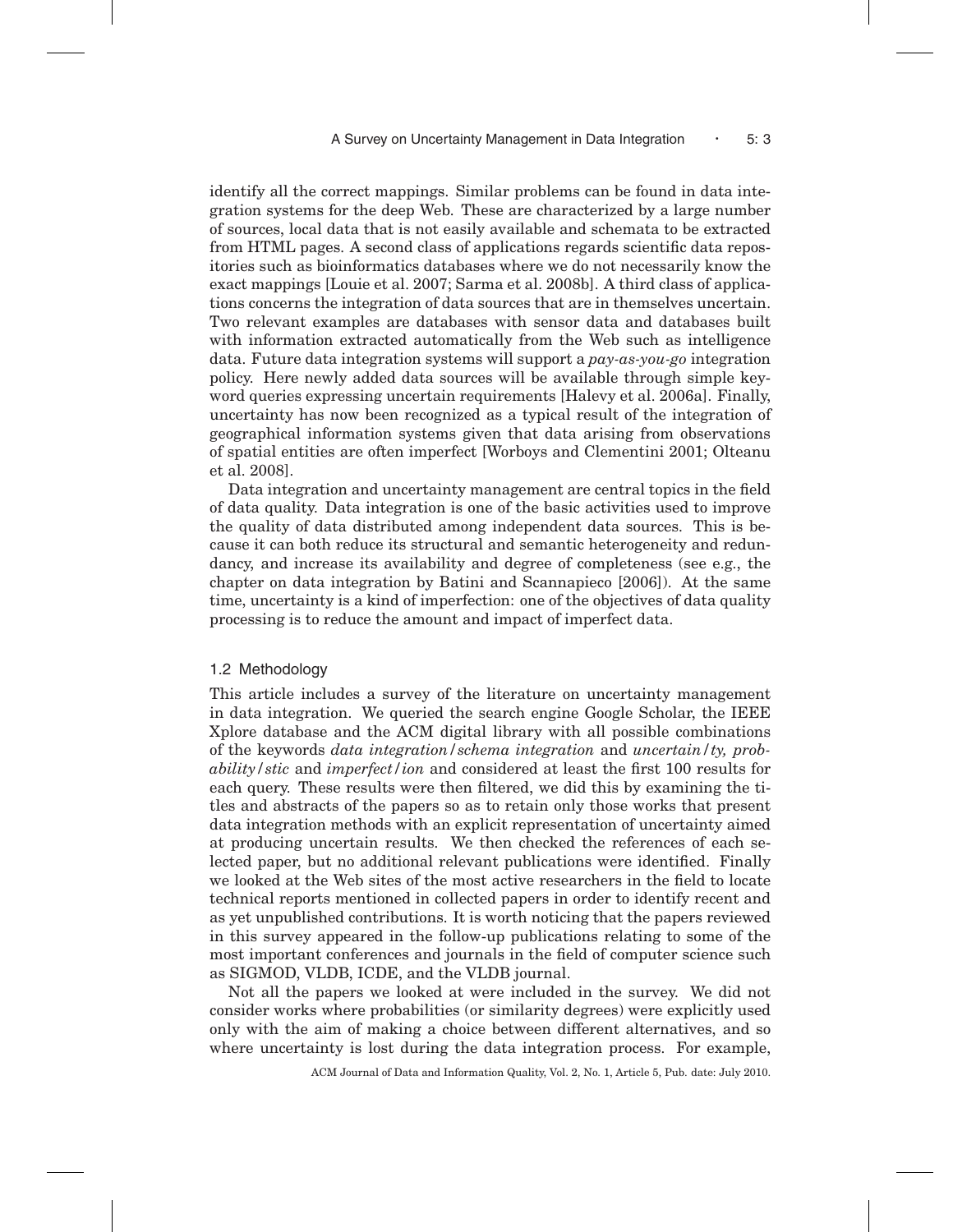# 5: 4 · M. Magnani and D. Montesi

the system described in Hayne and Ram [1990] tries to assign probabilities to alternative relationships between pairs of schema objects. However, the characterizing feature of this and other early works using uncertainty theories is that after probabilities are evaluated a threshold is used to select matching and nonmatching objects. Therefore, the uncertainty generated during the integration process is lost. Similarly, probability theory has been used in instance integration (entity reconciliation or record linkage), and here again probabilities are used together with a decision model to choose exact mappings [Dey et al. 2002]. Another different application of probability theory in the field of data integration is described in Florescu et al. [1997]. In this case probabilities do not characterize the uncertainty in the matching process and in the integrated schema but are used to rank local data sources the aim being to improve query processing. Data is not uncertain and mappings between schema objects are well known.

At the end, we have identified about 30 papers dealing explicitly with data integration and uncertainty in addition to many other references mentioning the problem as relevant. Among the numerous papers considered we noticed that the majority of the approaches generating uncertain mediated schemata were published in 2005 and later, with the exception of a few visionary papers (Tseng et al. [1993] and Altareva and Conrad [2001; 2003], whose framework for uncertain data integration was later extended in Altareva and Conrad [2005]). In fact while uncertainty has always been included in data integration methods, only in the last few years that has been considered a valuable result in the process. This emerges quite clearly from the reviewed literature. In a 2003 survey, the problem of uncertain data management was not mentioned; it was stated that the main difficulty was the discovery of correct semantic relationships between schema objects [Halevy 2003]. Later, the problem of dealing with *imprecise mappings* was mentioned in another survey paper without explicit references to uncertainty management [Doan and Halevy 2005]. However, it was recognized that we will never be able to find all correct matches and that we should therefore be aware of possible errors and find ways to use partially incorrect results. That same year saw the publication of the first papers on uncertainty management in data integration; in a later survey, uncertainty management was explicitly referred to as one of the future challenges in the field [Halevy et al. 2006a].

## 1.3 Outline of the Article

The aim of this article is not just to provide a list of contributions. Here we attempt to show the reviewed papers as parts of a general and homogeneous data integration process, highlighting their mutual relationships and identifying what is missing. The aim is to encourage future research in this area.

Our article is organized as follows: in Section 2 we describe a generic process of data integration. That is a useful way of fitting the contributions in the survey into a homogeneous framework. Then in Section 3, we survey the main works dealing with uncertainty in data integration. We describe the main results, and classify existing approaches according to the step(s) they cover in the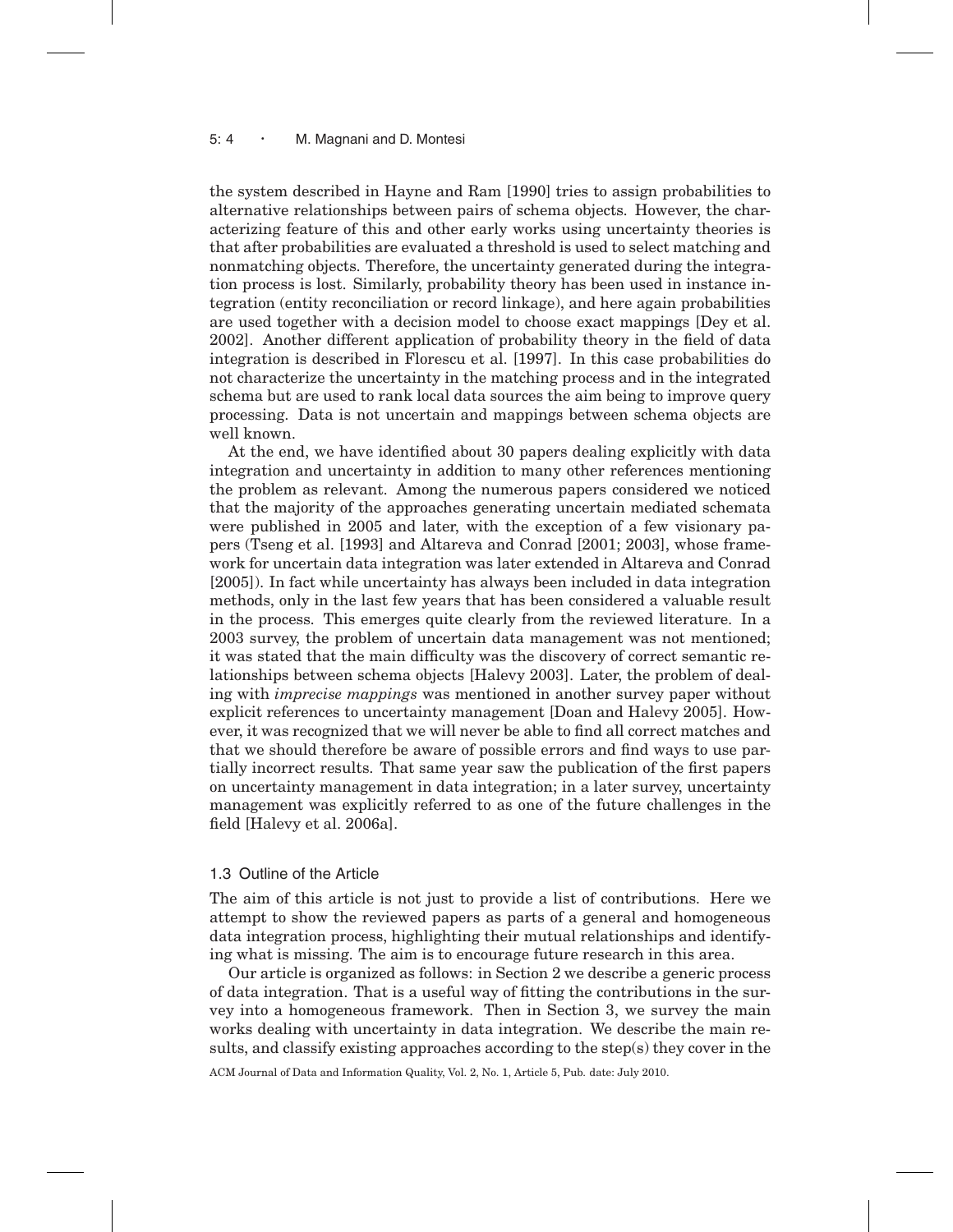# A Survey on Uncertainty Management in Data Integration • 5: 5

| Class                  | Example: John's tallness |
|------------------------|--------------------------|
| No imperfection        | 183 cm.                  |
| Absence/missing values | Not known.               |
| Non-Specificity        | Between 180 and 190 cm.  |
|                        | 183 or 184 or 185 cm.    |
| Vagueness              | Not very tall.           |
| Uncertainty            | Perhaps, 183 cm.         |
| Inconsistency          | 183 and 184 and 185 cm.  |
| Error                  | 170 cm.                  |

Table I. The Main Recognized Classes of Data Imperfection

With examples about John's tallness

data integration process, the input and output data models, the features of data analyzed in matching the input data sources and the adopted theory of uncertainty. Finally, starting out from this systematization of existing proposals, we identify and discuss the key problems that remain open.

# 2. INTEGRATING DATA WITH UNCERTAINTY

In this section we first provide additional details about the concept of uncertainty, and in particular on the relationship between this concept and other kinds of data imperfection. Then, we split a general data integration activity into its main phases. This will serve as a sort of mediated schema for our survey: we will then provide mappings from the reviewed works to this general framework.

# 2.1 Uncertainty and Imperfection

So far, we have used the term *uncertainty*, as it is the most recurrent one in the works reviewed in the survey. However, it is worth noticing that in the database field, as well as in early works on uncertain data integration, it is well recognized that uncertainty is only one of many possible kinds of data imperfection that can affect a data source, as indicated in Table I [Bonissone and Tong 1985; Smithson 1989; Motro 1995; Demolombe 1997; Smets 1997; Pal 1999], adapted from Magnani and Montesi [2008a]. In this example perfect information is by convention set to 183 cm., and differing types of imperfection may coexist such as in: John is *probably not very tall*. The names we have assigned to different classes are used in many existing taxonomies of imperfection. However, there is no established consensus and other works have used slightly different classifications.

# 2.2 A Reference Data-Integration Process

In Figure 1 we have represented the main tasks constituting a general dataintegration process. First, the input (also called *local*) data sources are translated into homogeneous data models (wrapping) to allow the comparison of otherwise heterogeneous information representation constructs. These homogeneous data representations may already contain uncertain information present in the original data sources or information generated during the wrapping phase if for example information extraction techniques are used. Then, these wrapped data sources are compared to each other using specialized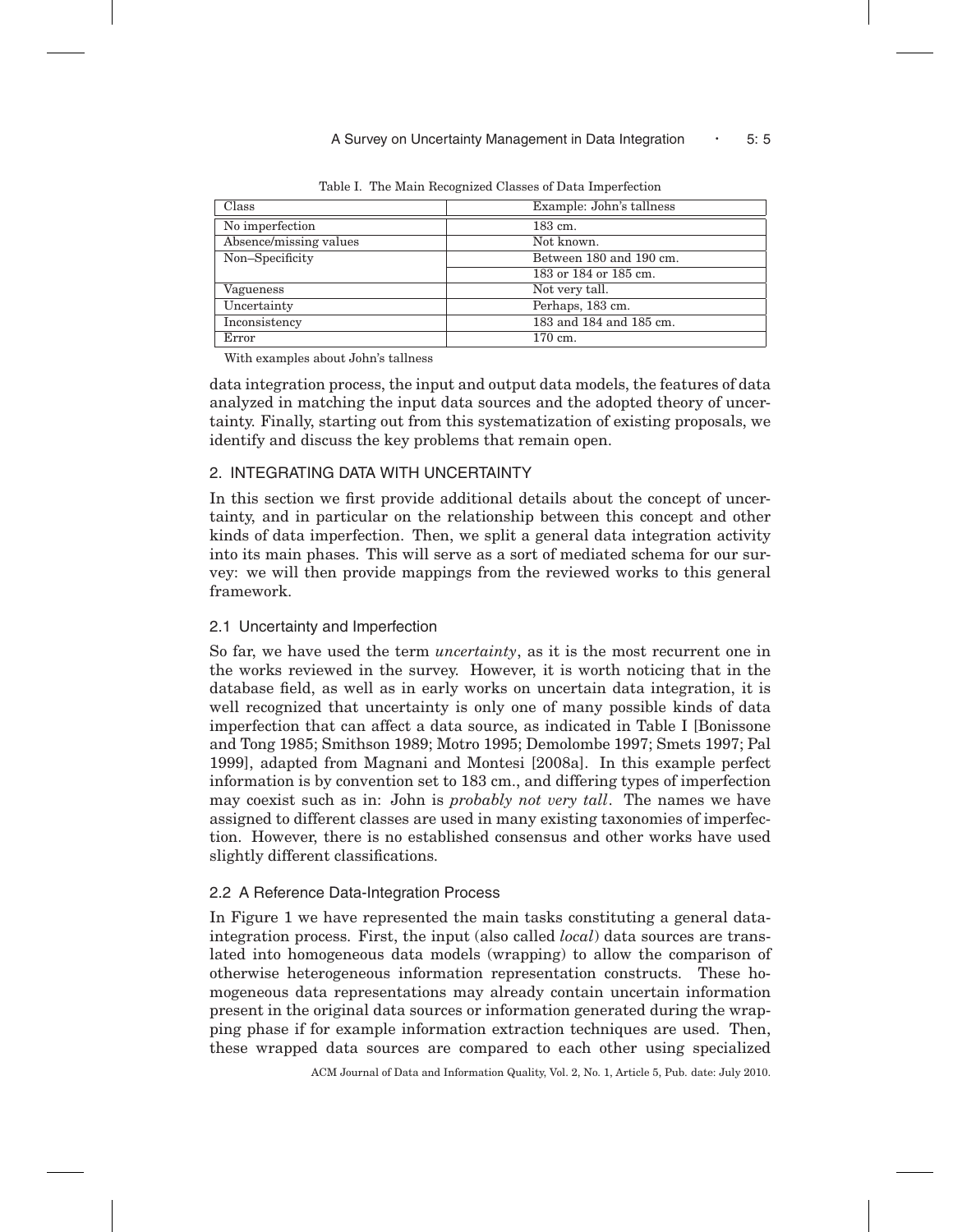# 5: 6 · M. Magnani and D. Montesi



Fig. 1. A schematic view of a data integration process.



Fig. 2. Two relational tables representing independent data sources.

agents called *matchers*. A matcher can be a software agent as well as a human being, and usually each matcher implements one of the many matching algorithms available in the literature; for a survey of these approaches see Rahm and Bernstein [2001] and Euzenat and Shvaiko [2007]. The outcome of each matcher is combined with the others to produce an aggregated relationship between each pair of schema objects (aggregation). This process may involve several rounds of matching and aggregation and uses the result of each round to improve the next one. At this point the information is used to merge the local data sources into a global database to which we can ask queries. Global data sources may be materialized or implicitly represented using the mappings between the local data sources.

As an example of this process, consider the two data sources illustrated in Figure 2. The *wrapping* phase would generate some system-dependent internal representation of these tables—usually a graph with one node for each column and table, arcs representing their relationships and methods to fetch rows and metadata. In an uncertain data integration process, we allow the data contained in these tables to be uncertain, for example, one address could be (6, Brown Street) || (9, Brown Street) (the *or* operator (||) is used in Widom [2005] to represent alternative tuples in uncertain data models). Then several algorithms are used to *match* these structures. For example, the SSN and ID columns can be compared according to their names, their data types and their instances, that is, the actual values contained inside the columns. Uncertainty may also characterize the result of these algorithms leading for example to a probability of .8 for SSN and ID matching. Next the outcomes of the algorithms are *aggregated* again producing probabilistic relationships between the columns of the two tables. The joint information on all the relationships existing among the input data sources (*mapping*) is then used to generate a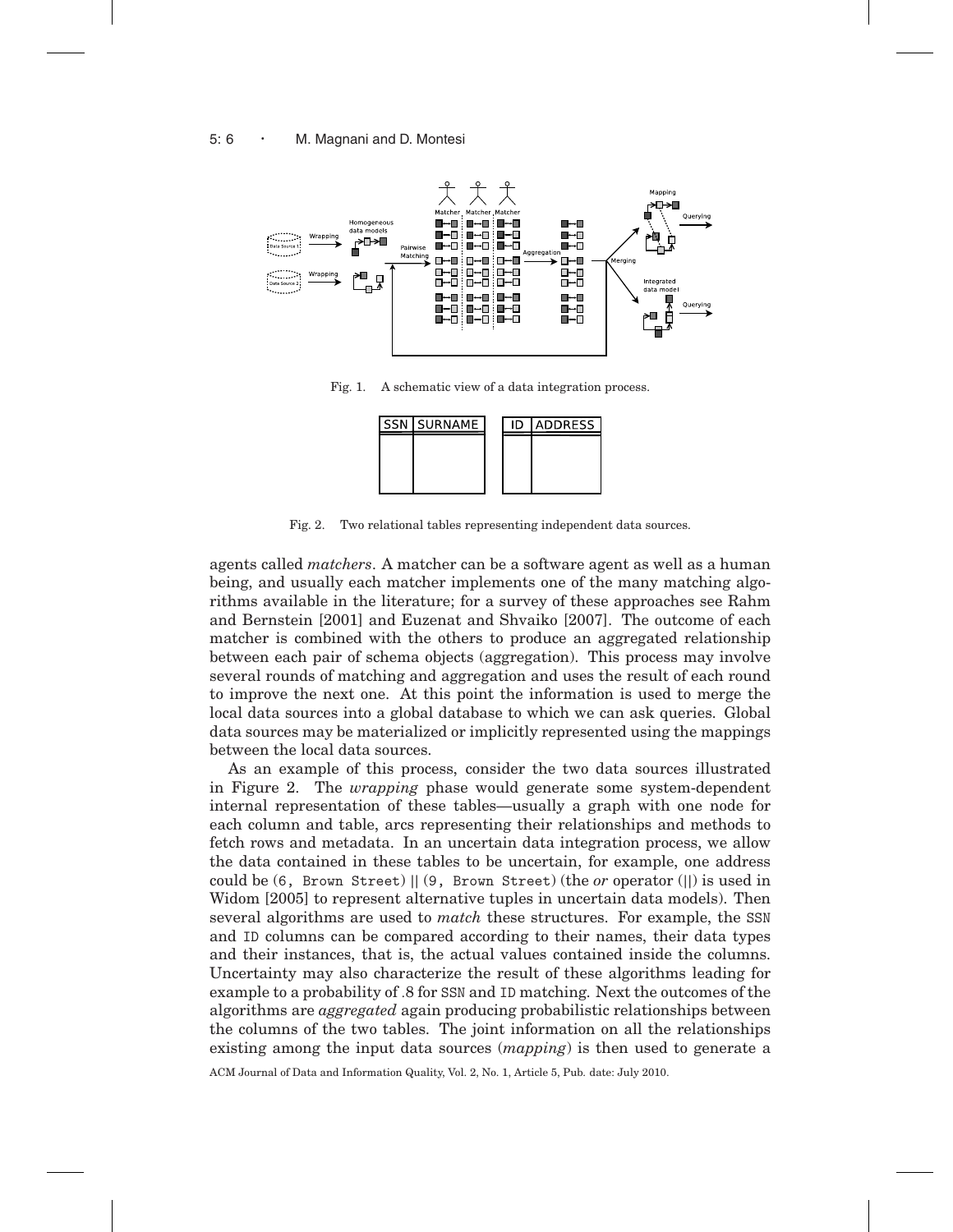single (virtual or materialized) database. This database may be also uncertain; for example, it may expose two alternative schemata (one for the case in which SSN and ID match, one for when they do not) and contain uncertain data as well (like the aforementioned address).

# 3. MANAGEMENT OF UNCERTAINTY

As we have indicated in the previous section, the goal of uncertain data integration is to use the uncertainty present in the data sources and/or generated during the matching phase, to build an uncertain integrated view of the data. This can then be seen as a compact representation of several alternative results of the process.

Uncertainty can be represented using quantitative methods, for example, specifying the probability that a mapping is correct, or qualitative methods, for example, using fuzzy sets and possibility theory to represent preferences about the correctness of a mapping. As we show in this section, quantitative models are the most frequently adopted in recent data integration methods, but also qualitative approaches are represented in the literature—usually with the aim of reducing the complexity of the manipulation of uncertainty.

In the following we review the main papers on uncertainty management in data integration with regard to the general process described in Section 2. In Table II we indicate the steps of the process it addresses for each main approach. "*I* " means that the step is not explicitly analyzed in the paper(s), but is supported by the adopted theoretical framework. For instance, Nottelmann and Straccia [2007] produce probabilistic–Datalog rules for which query processing was studied in Fuhr [1995]. However, they do not address it in the specific context of data integration. "P" indicates that the topic has been partially addressed, either by example or with oversimplifying assumptions. In the same summary table, we also indicate the theory of uncertainty used in the paper and the presence of experimental results. Some works cited in the body of the article have not been included in this table—in particular papers not providing new approaches for these specific steps and papers presenting case studies [Louie et al. 2007; Mimno et al. 2007].

## 3.1 Wrapping Uncertain Data

Data sources may be uncertain for many reasons: the source may have been extracted automatically by an unstructured data repository (such as the Web), it may have been collected using sensors or produced by a scientific experiment; its uncertainty could simply be due to the fact that it comes from untrustworthy sources. Although not directly related to data integration, there is much literature on data models for imperfect data: missing values [Codd 1979; Witold Lipski 1979], uncertainty [Barbara et al. 1992; Lee 1992; Tseng et al. 1993; Pittarelli 1994; Dey and Sarkar 1996; Lakshmanan et al. 1997; Fuhr and Rölleke 1997; Re et al. 2007; Sarma et al. 2006; Boulos et al. 2005; Cheng et al. 2005; Widom 2005; Agrawal et al. 2006] and vagueness [Bosc and Prade 1996] in relational databases. Van Keulen et al. [2005] suggest that semi-structured data models are well suited to representing the uncertainty produced during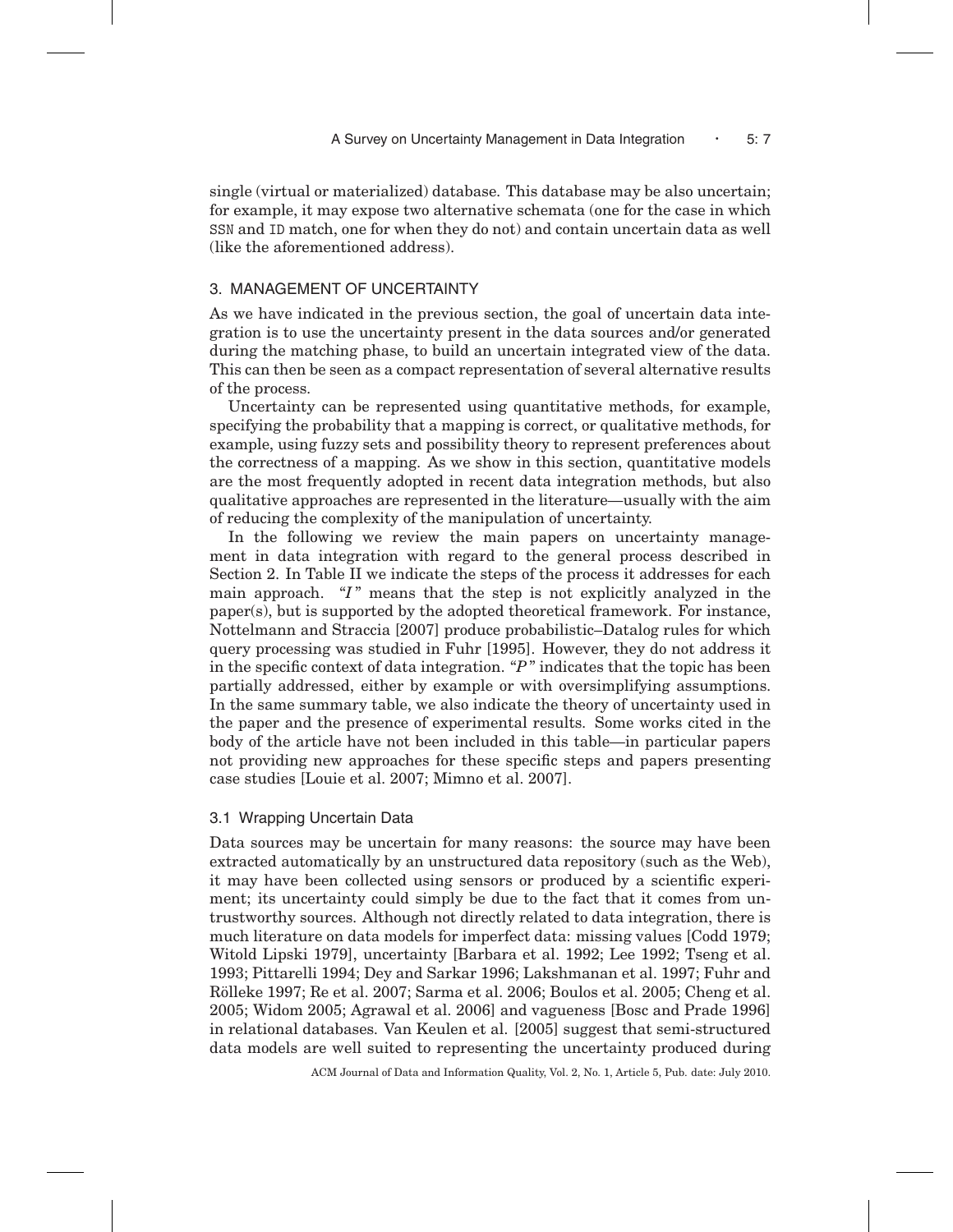# 5: 8 · M. Magnani and D. Montesi

|                               | $\operatorname{Wr}$     | Ma                      | Ag                      | Me                      | Qu                      | Theory              | <b>Tests</b>            |
|-------------------------------|-------------------------|-------------------------|-------------------------|-------------------------|-------------------------|---------------------|-------------------------|
| [Tseng et al. 1993]           | $\overline{P}$          |                         |                         | $\overline{P}$          | $\overline{\mathrm{Y}}$ | Probability         |                         |
| [van Keulen et al. 2005]      | $\overline{P}$          |                         |                         | $\overline{\text{Y}}$   | $\overline{P}$          | Probability         | $\overline{\mathrm{Y}}$ |
| [Nottelmann and Straccia]     | $\mathbf{P}$            | Y                       | Y                       | T                       | T                       | Probability         | $\overline{Y}$          |
| 2005; 2007]                   |                         |                         |                         |                         |                         |                     |                         |
| [Magnani et al. 2005]         |                         | $\overline{Y}$          | $\overline{Y}$          | $\overline{\text{Y}}$   |                         | Evidence            |                         |
| [Calì and Lukasiewicz 2006;   | P/I                     |                         |                         | $\overline{\text{Y}}$   | P/I                     | Probability         |                         |
| 2008; Calì et al. 2008]       |                         |                         |                         |                         |                         |                     |                         |
| [Hunter and Liu 2006b, 2006a] | $\overline{P}$          |                         |                         | $\overline{Y}$          |                         | Probability,        |                         |
|                               |                         |                         |                         |                         |                         | Evidence,           |                         |
|                               |                         |                         |                         |                         |                         | Possibility         |                         |
| [Gal et al. 2005; Gal 2006b;  |                         | $\overline{\mathrm{Y}}$ |                         |                         |                         | Fuzzy               | $\overline{\mathrm{Y}}$ |
| 2008; Roitman et al. 2008]    |                         |                         |                         |                         |                         |                     |                         |
| [Wang et al. 2007]            |                         | $\overline{Y}$          | $\overline{\mathbf{Y}}$ |                         |                         | Evidence,           | $\overline{Y}$          |
|                               |                         |                         |                         |                         |                         | Possibility         |                         |
| [Nagy et al. 2007]            |                         | $\overline{Y}$          | $\overline{Y}$          |                         |                         | Evidence            | $\overline{Y}$          |
| [Marie and Gal 2007]          |                         | $\overline{\text{Y}}$   | $\overline{\text{Y}}$   |                         |                         | Probability         | $\overline{\mathrm{Y}}$ |
| [Dong et al. 2007]            |                         |                         |                         | $\overline{\mathsf{Y}}$ | $\overline{Y}$          | Probability         |                         |
| [Pankowski 2008]              |                         |                         |                         | $\overline{\mathbf{Y}}$ |                         | Probability         |                         |
| [de Keijzer et al. 2006;      |                         |                         |                         | $\overline{\text{Y}}$   | $\overline{P}$          | Probability         | $\overline{\mathrm{Y}}$ |
| de Keijzer and van Keulen     |                         |                         |                         |                         |                         |                     |                         |
| 2007; 2008]                   |                         |                         |                         |                         |                         |                     |                         |
| [Magnani and Montesi 2008b]   |                         | $\overline{Y}$          | $\overline{Y}$          | $\overline{\text{Y}}$   | $\overline{P}$          | Possibility/        |                         |
|                               |                         |                         |                         |                         |                         | Bipolar preferences |                         |
| [Agrawal et al. 2008]         | $\overline{\mathrm{Y}}$ |                         |                         |                         | $\overline{\text{Y}}$   | Possible Worlds     |                         |
| [Sarma et al. 2008a]          |                         |                         |                         | $\overline{Y}$          | T                       | Probability         | $\overline{Y}$          |
| [Magnani and Montesi 2009a]   |                         | $\overline{Y}$          | Y                       | Y                       | $\mathbf P$             | Probability         | $\overline{\text{Y}}$   |
| [Gal et al. 2009]             |                         |                         |                         | $\overline{\text{Y}}$   | $\overline{\mathrm{Y}}$ | Probability         | $\overline{\mathrm{Y}}$ |

Table II. Steps in a Generic Data Integration Process Addressed by the Cited Works

Wr: Wrapping, Ma: Matching, Ag: Aggregation, Me: Merging, Qu: Querying,

Y: addressed topic, I: implicit treatment, P: partial treatment

data integration, because of their flexibility. Additionally, less structured data is more likely to be uncertain. Indeed, one of the first applications of uncertain data integration to a real problem was outlined in Louie et al. [2007] in the context of biological databases. The main proposals of semistructured probabilistic data models are described in [Dekhtyar et al. 2001; Nierman and Jagadish 2002; Al-Khalifa et al. 2003; Hung et al. 2003b, 2003a; Magnani and Montesi 2008a]. As these works do not deal with the data integration process, we will not provide additional details here. However, it is worth noticing that some of these models have been presented as tools to query data originating from different sources [Tseng et al. 1993; Boulos et al. 2005].

The integration of data sources containing uncertain data is mentioned in Magnani and Montesi [2007] and Dong et al. [2007] as an important problem, but as yet it has not been studied thoroughly. Some works define data models that support the representation of uncertainty to some extent: van Keulen et al. [2005] define probabilistic XML trees, and Magnani and Montesi [2008b] allow the ranking of instances extracted by input schema objects; however the most promising approaches from this viewpoint are certainly the ones described in Nottelmann and Straccia [2005; 2007] and Cali and Lukasiewicz [2006]. Here the authors use respectively probabilistic Datalog programs and probabilistic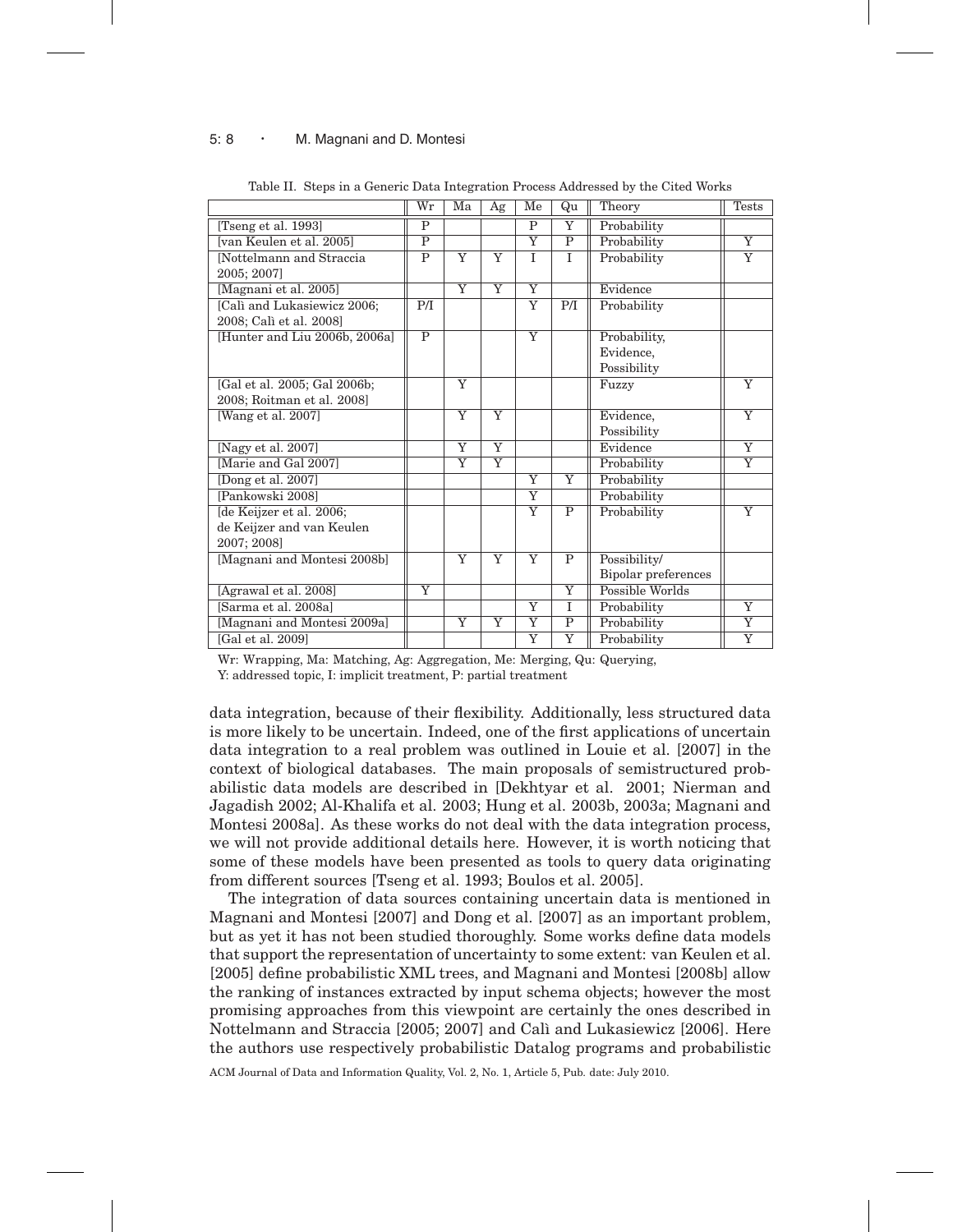description logic programs. Nonetheless, so far the only work that deals explicitly with this aspect is Agrawal et al. [2008], in which some formal properties of the relationships between two uncertain databases (represented using a *possible worlds* model) are defined. In particular, this report defines notions of containment and consistency in (uncertain) data sources.

While advanced academic prototypes for managing uncertain data have been available for some years, there are still some open problems regarding the integration of uncertain data. These mainly concern their applicability within a data integration setting.

- (1) Local data sources are usually defined as views over the global schema (or vice versa), and it is therefore necessary to know what it means when an answer to a query over probabilistic data (i.e., a view) is contained in the global database or when two uncertain data sources contain inconsistent data. Agrawal et al. [2008] provide a first step in this direction, but we should redefine the entire framework as illustrated in Lenzerini [2002] and extend it to probabilistic data.
- (2) At some point the integration of uncertain data will necessitate the comparison of uncertain tuples or attributes. From our survey, it appears that this point has not been covered so far.
- (3) Previous research on uncertain data management has focused on uncertain data rather than on uncertain schemata. However, to integrate data sources that have been the result of a previous uncertain data integration process, we should also consider how to compare uncertain schema objects whose metadata is uncertain.

## 3.2 Matching Data Sources with Uncertainty

The *matching* phase of a data integration process is where uncertainty is usually generated. In fact, using automated matchers we can only compare syntactic features of the data such as the names of two columns. That may not provide enough information to determine if they match or not.

Let us consider two schemata  $\overline{S}_1$  and  $\overline{S}_2$ . The basic task in a data integration process consists in comparing  $S_1 \in \overline{S}_1$  and  $S_2 \in \overline{S}_2$  to identify the *relationship* occurring between them.1 Figure 3 shows some possible choices of relationships, but the majority of systems uses only *match* and *not match*.

*Definition* 3.1 *Semantic relationship*. Let *R* be a set of mutually exclusive relationships, and  $\overline{S_1}$  and  $\overline{S_2}$  two schemata. A *semantic relationship* is a function  $F: \overline{S}_1 \times \overline{S}_2 \times R \to \{0, 1\}$  such that:

$$
F(S_1, S_2, r) = \begin{cases} 1 & \text{if } (S_1, S_2) \in r \\ 0 & \text{if } (S_1, S_2) \notin r \end{cases}
$$
 (1)

with  $\sum_{r \in R} F(S_1, S_2, r) = 1$  (i.e., exactly one relationship is correct).

<sup>&</sup>lt;sup>1</sup>We focus on one-to-one relationships, which are used in almost all the works reviewed in this article.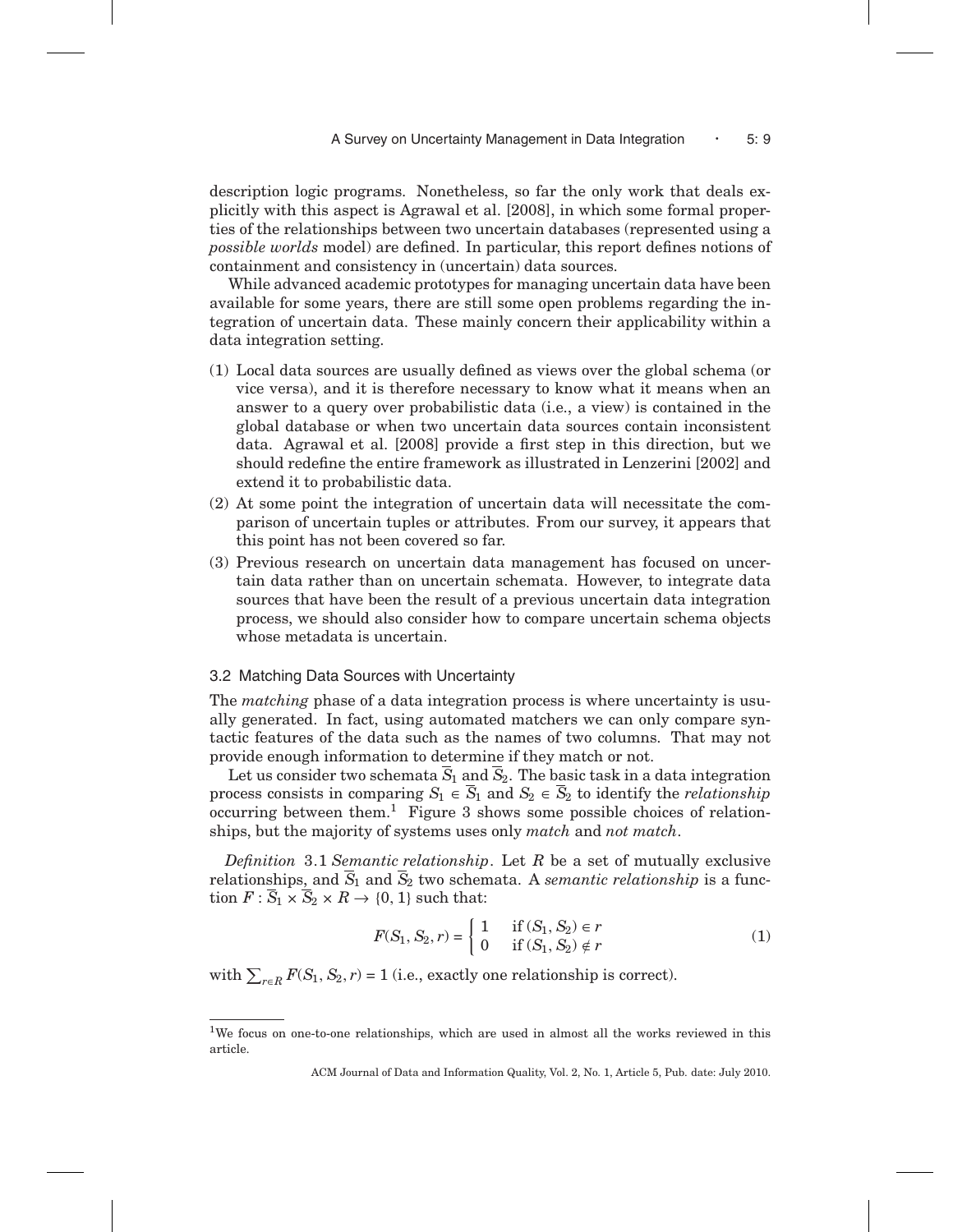# 5: 10 · M. Magnani and D. Montesi



Fig. 3. A visual description of some possible semantic relationships between two entities. In this figure we have considered equivalence  $(\frac{S}{s})$ , subset-subsumption  $(\frac{S}{s})$ , superset-subsumption  $(\frac{S}{s})$ , overlapping ( $\stackrel{S}{\cap}$ ), disjointness ( $\stackrel{S}{\varphi}$ ), and incompatibility ( $\stackrel{S}{\varphi}$ ). Other choices are *match* and *not match*  $(M, M)$ , or  $(=, \neq)$ , the latter mainly used in information fusion where single instances are compared instead of schema objects.

In the literature, this definition has been extended using probability theory, interval probabilities, conditional probabilities, fuzzy sets, and possibilistic logic, as we summarize in the following. The approach used by the papers reviewed in this survey is indicated in Table II.

Probabilistic methods model our ignorance about which relationship is correct, as defined in Dong et al. [2007]:

*Definition* 3.2 *Probabilistic semantic relationship*. Let *R* be a set of mutually exclusive relationships, and  $\overline{S}_1$  and  $\overline{S}_2$  two schemata. A *semantic relationship* is a function  $P: \overline{S}_1 \times \overline{S}_2 \times R \to [0, 1]$  such that:

 $-P(S_1, S_2, r) \ge 0$  $-\forall (S_1, S_2) \sum_{r \in R} P(S_1, S_2, r) = 1$ 

*Example* 3.1 *Probabilistic semantic relationship.* Let  $R = \{M, M\}$ , *P*(Man, *Woman*,  $M$ ) = .6 and  $P(\text{Man}, \text{Woman}, M)$  = .4. P is a probabilistic semantic relationship, where Men and Women are more likely to match, with probability .6.

Magnani et al. [2005] suggest that indicating an exact probability for each alternative relationship may be difficult. Therefore, they introduce the notion of interval probabilistic relationship.

*Definition* 3.3 *Interval probabilistic semantic relationship*. Let *R* be a set of mutually exclusive relationships, and *S*<sup>1</sup> and *S*<sup>2</sup> two schemata. A *semantic relationship* is a function  $F: \overline{S}_1 \times \overline{S}_2 \times 2^R \to [0,1]$  such that  $(2^R$  indicates the powerset of *R*):

 $-P(S_1, S_2, \emptyset) = 0$  $-\forall (S_1, S_2) \sum_{\overline{R} \subseteq R} P(S_1, S_2, \overline{R}) = 1.$ 

From this definition, we can compute the lower and upper probability of any relationship  $r \in R$ , as follows:

LowerProbability
$$
(S_1, S_2, r) = P(S_1, S_2, \{r\})
$$
 (2)

UpperProbability
$$
(S_1, S_2, r) = \sum_{\overline{R} \subseteq R, r \in \overline{R}} P(S_1, S_2, \overline{R})
$$
. (3)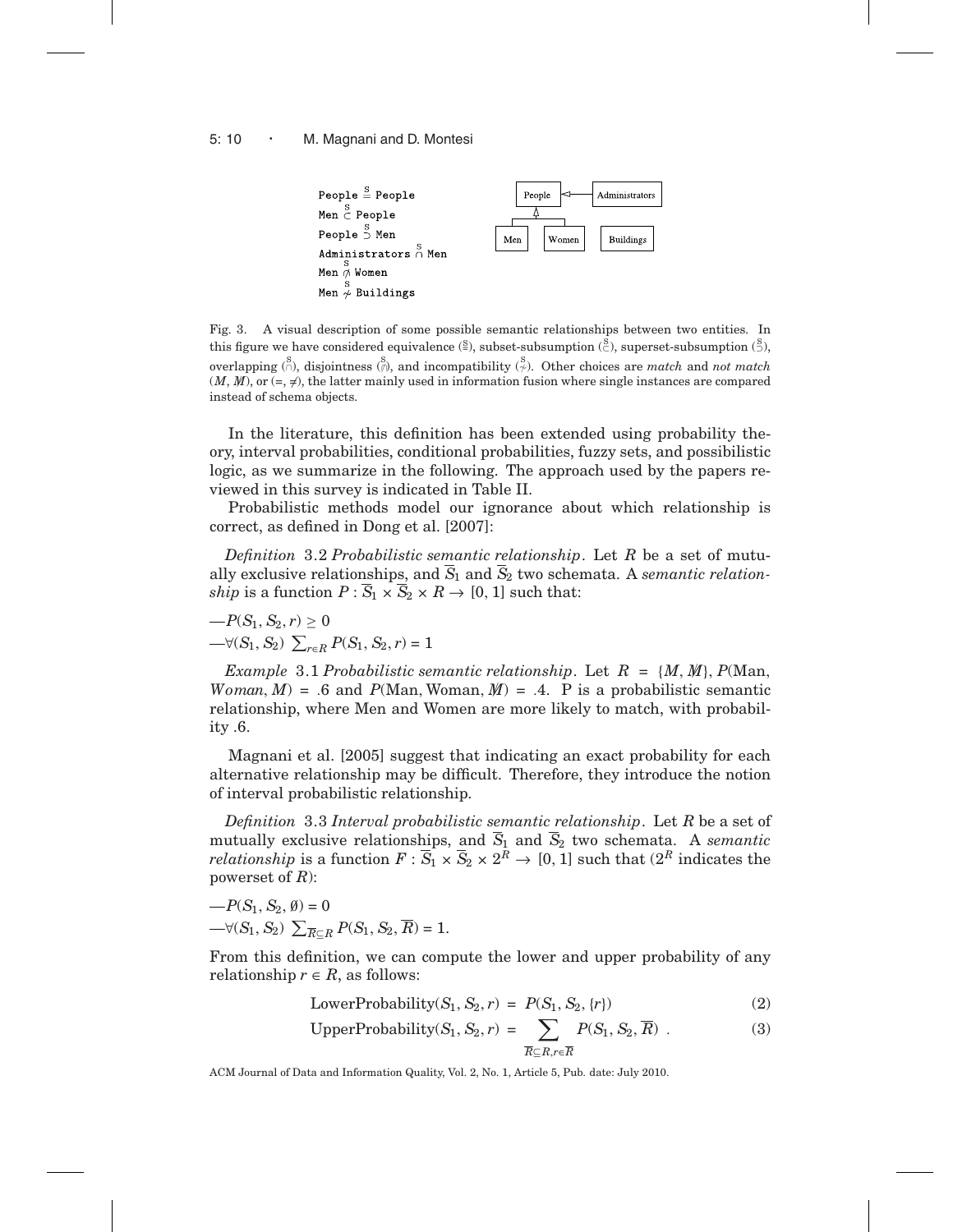Intuitively,  $P({r})$  is a *probability mass* supporting the relationship *r*.  $P({r_1, r_2})$ is a probability mass that supports either  $r_1$  or  $r_2$ , but we do not know which one—therefore,  $P({r_1},{r_2})$  will increase the upper bound of the interval probabilities of both  $r_1$  and  $r_2$ .

*Example* 3.2 *Interval probabilistic semantic relationship.* Let  $R = \{M, M\}$ ,  $P(\text{Man}, \text{Woman}, \{M\}) = .6$  and  $P(\text{Man}, \text{Woman}, \{M, M\}) = .4$ . This assignment corresponds to the interval probabilities:  $M : [0, 1], M : [0, 4]$ .

An alternative approach developed in the field of information retrieval and first presented in Nottelmann and Straccia [2005] uses a probabilistic extension of datalog to encode uncertain relationships between schema objects. In this case, only binary relationships (*M*, *M*/ ) are used.

*Definition* 3.4 *Rule-based probabilistic semantic relationship.* Let  $\overline{S}_1$  and  $\overline{S}_2$ be two schemata. A semantic relationship is a rule:

$$
\alpha S_1(d, v) \leftarrow S_2(d, v),
$$

where  $\alpha$  is the probability that for any document *d* the value v of attribute  $S_2$ is also a value of attribute *S*1.

This definition can be easily applied to databases instead of document metadata: if we think at  $S_1$  as an attribute (e.g., the column of a relational table) in the mediated schema, and  $S_2$  as an attribute in a local schema, then we can state that the probability of the values in  $S_2$  to be also in  $S_1$  is  $\alpha$ .

*Example* 3.3 *Rule-based probabilistic semantic relationship*. A rule:

 $.8$  pubyear( $d$ , $y$ )  $\leftarrow$  year( $d$ , $y$ )

means that 80% of the years appearing in a document *d* correspond to the publication year of the document. This rule encodes the conditional probability  $P(\text{pubyear}(d, y) \mid \text{year}(d, y))$ .

In the definitions we have already encountered it is worth noting that there are two different interpretations of probabilities. The most common is to assume that there is just one correct relationship and that probabilities express our belief in each alternative (but again only one is correct in the real world). On the contrary, in the second interpretation, the one used in the rule-based approach holds that one relationship can be partially correct, such as in the case of publication years that correspond solely to some of the years stored in the documents. In Dong et al. [2007] these interpretations were therefore called *by-table* and *by-tuple* respectively. We shall provide additional details on the different computational complexity associated with these two interpretations later.

Another way to express partial relationships is to use fuzzy sets namely the main tool for formalizing the *similarity values* used in many traditional data integration methods. This approach is used in Gal et al. [2005], where the authors define an evaluation framework for approximate mappings (also discussed in Gal [2008]).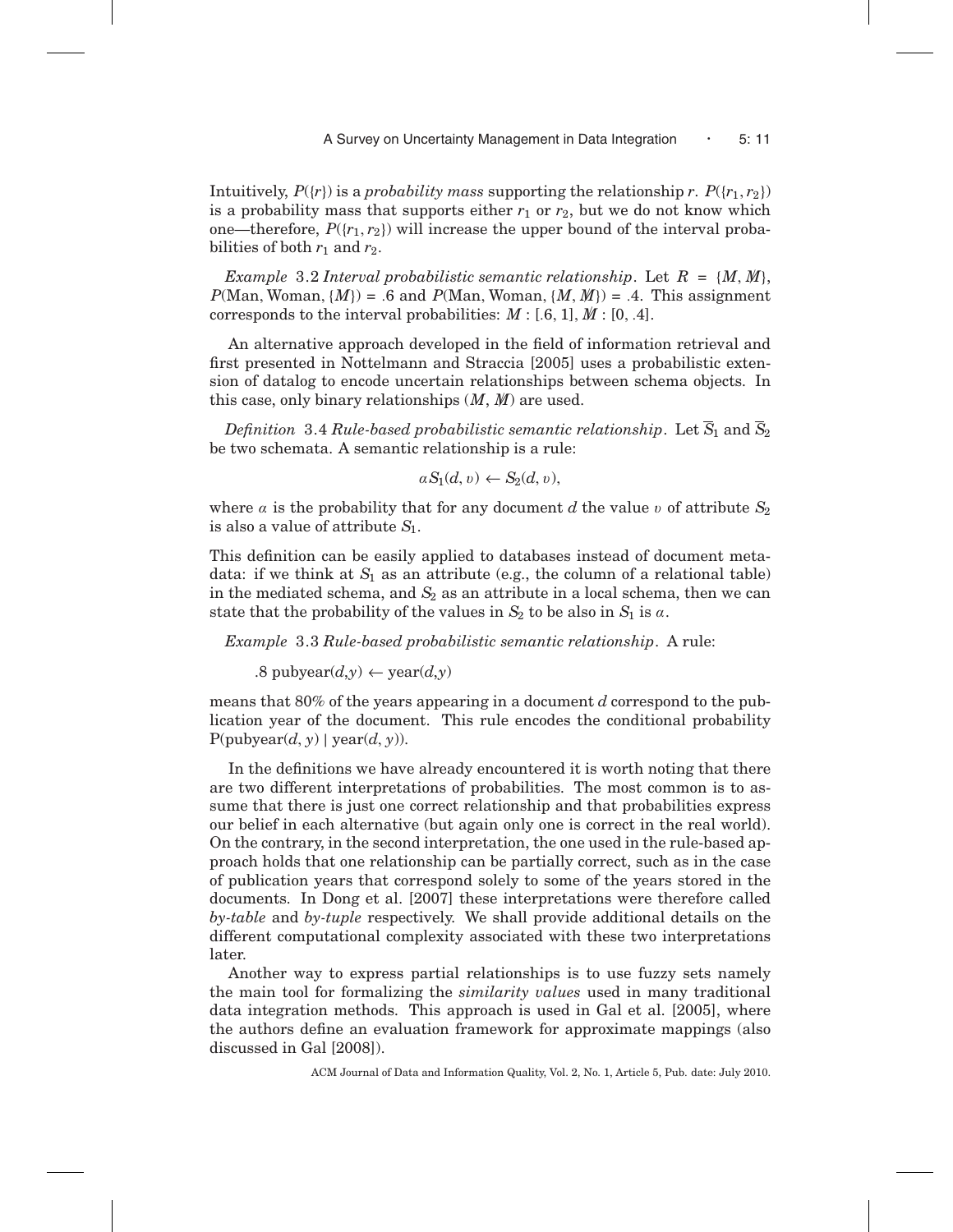#### 5: 12 · M. Magnani and D. Montesi

*Definition* 3.5 *Fuzzy semantic relationship*. Let  $\overline{S}_1$  and  $\overline{S}_2$  be two schemata. A semantic relationship is a function  $\mu : \overline{S}_1 \times \overline{S}_2 \rightarrow [0,1]$  representing the similarity of schema objects *S*<sup>1</sup> and *S*2.

Finally, another nonprobabilistic approach is described in Magnani and Montesi [2008b], based on possibilistic logic and on the preference representation framework presented in Benferhat et al. [2006]. To simplify the production of uncertain relationships and to reduce the complexity of their manipulation, this work allows the expression of preferences.

*Definition* 3.6 *Preference-based semantic relationship*. Let  $\overline{S_1}$  and  $\overline{S_2}$  be two sets of schema objects. Also, let *L*<sup>−</sup> be a totally ordered set of rejection levels, with min(*L*−) indicating indifference and max(*L*−) strong rejection, and let *L*<sup>+</sup> be a totally ordered set of satisfaction levels, with  $min(L^+)$  indicating indifference and  $max(L^+)$  complete satisfaction. A *semantic relationship* is defined by a pair of functions  $F_P^- : \overline{S}_1 \times \overline{S}_2 \to L^-$ , representing a negative preference, and  $F_P^*: \overline{S}_1 \times \overline{S}_2 \to L^*,$  representing a positive preference.

*Example* 3.4 *Preference-based semantic relationship*. Let *L*<sup>+</sup> be: (indifference, weak preference, medium preference and strong preference) and *L*<sup>−</sup> be: (not rejected, weak rejection, medium rejection and strong rejection). As an example, using these ranges, we can define the following preferences:

 $-F_P^*$ (People, Woman) = strong preference.  $-F_P^*(\text{Man}, \text{Administrators})$  = weak preference. —*F*<sup>−</sup> *<sup>P</sup>* (Man, Woman) = not rejected.

In this way, we are encoding the fact that we support the matching of both the pair (People, Woman) and the pair (Man, Administrators), the first more than the second, and we do not reject the idea that (Man, Woman) match, even if we do not express any preference about it.

The most interesting feature of this definition is that it uses a symbolic approach, for example, if  $l_1^+, l_2^+ \in L^+$ ,  $F_P^+(S_1, S_2) = l_1^+, F_P^+(S_1, S_3) = l_2^+$  and  $l_1^+ > l_2^+$ , we can say that  $(S_1, S_2)$  is preferred to  $(S_1, S_3)$ , but not *how much*. This is a major difference with respect to probabilistic systems and corresponds to a reduced expressiveness and a consequent reduced complexity as indicated in Section 3.5.

While we have shown that many alternative definitions of uncertain semantic relationships have been proposed, the main open problems regarding the comparison of data sources concern the generation of these relationships, that is, the assignment of probabilities, intervals or preferences. Each matcher must produce a measure of uncertainty from the comparison of some features of the data and this is notoriously delicate matter. For example, what is the probability that columns home and house match? This is a difficult question also for a human being.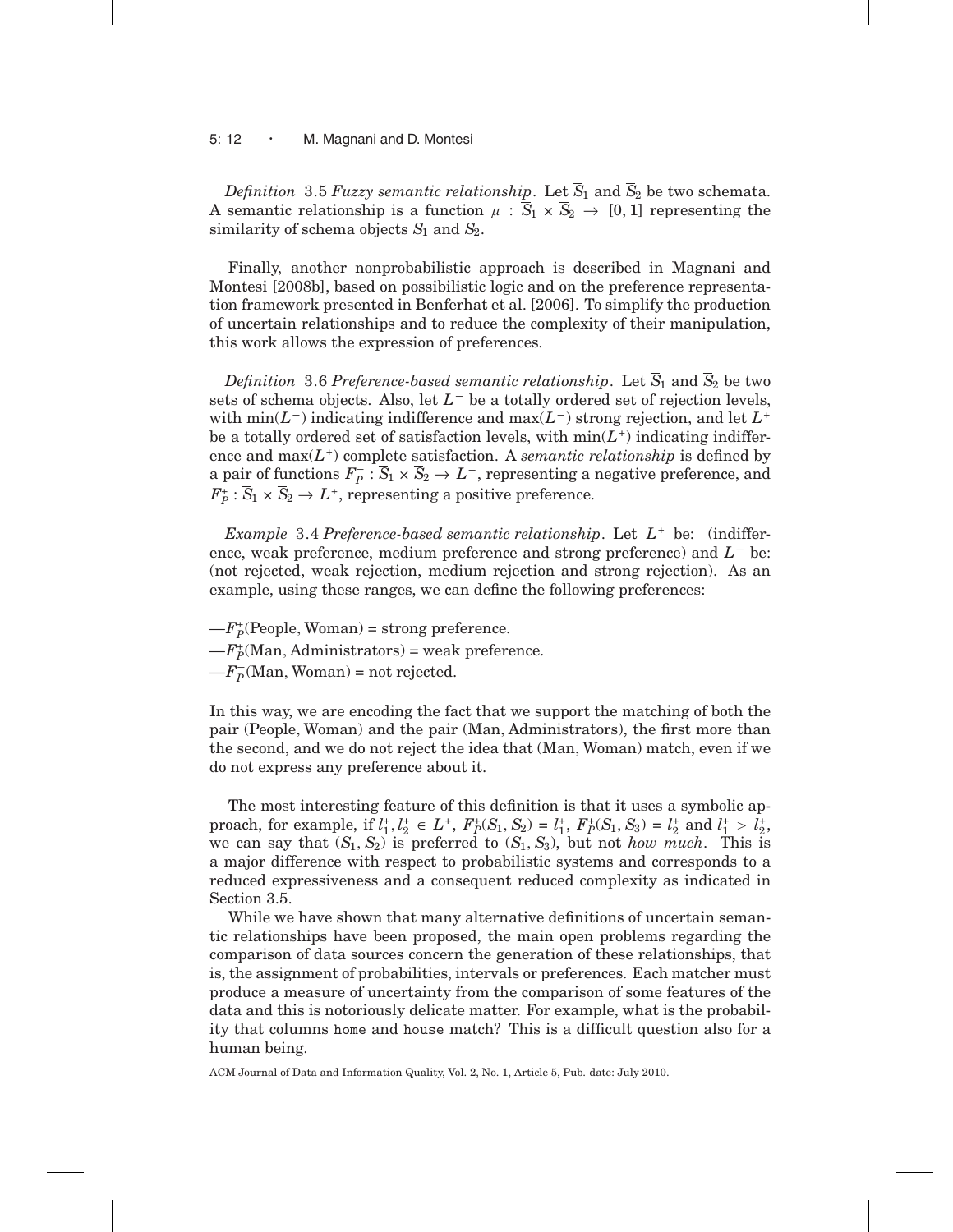## A Survey on Uncertainty Management in Data Integration • 5: 13

|                                          | Rels                                                                              | Matchers                                                                                                                                            | Aggregation                                                    |
|------------------------------------------|-----------------------------------------------------------------------------------|-----------------------------------------------------------------------------------------------------------------------------------------------------|----------------------------------------------------------------|
| [Magnani et al. 2005]                    | $\frac{S}{2}, \frac{S}{C}, \frac{S}{D},$<br>s s s $\cap, \emptyset, \nrightarrow$ | cardinalities, names (wordnet,<br>sub-strings), data statistics,<br>data types, attribute values                                                    | Dempster's rule                                                |
| [Nottelmann and Straccia]<br>2005; 2007] | M, M                                                                              | names (precise comparison<br>and stems), data type, values<br>(with and without term,<br>weighting) k-nearest neighbor,<br>naive Bayes, KL-distance | Weighted sum of<br>classifier estimates<br>(i.e., expectation) |
| [Wang et al. 2007]                       | M, M                                                                              | edit distance, linguistic-based,<br>structure-based                                                                                                 | Dempster's rule<br>(for beliefs), min<br>(for possibilities)   |
| [Nagy et al. $2007$ ]                    | M, M                                                                              | not specified (Jaccard,<br>Jaro-Winkler string<br>distances, wordnet                                                                                | Dempster's rule                                                |
| [Marie and Gal 2007]                     | M, M                                                                              | term, composition,<br>precedence                                                                                                                    | Naive Bayes<br>Heuristic                                       |
| [Magnani and Montesi<br>2008b l          | M, M                                                                              | names (wordnet, string)<br>distances), data statistics,<br>data types, attribute<br>values                                                          | Union                                                          |
| [Magnani and Montesi<br>2009al           | M, M                                                                              | names (wordnet, string)<br>distances), data statistics,<br>data types, attribute<br>values                                                          | Dempster's rule                                                |

Table III. Matchers and Aggregation of Matcher Outcomes

# 3.3 Aggregation of Multi-Matcher Outcomes

The aggregation of the uncertain outcome of different matchers is usually uncertain too, as a result of the uncertainty generated during the matching phase, and may involve some knowledge of the relationships between the matchers.

Today it is well recognized that no single matching algorithm outperforms all the others independently of the input schemata. This has led to the definition of data integration architectures made of many *matchers* as in Do and Rahm [2007], where each matcher implements a different algorithm. This architecture has many desirable features: its implementation can be focused on simple matchers, it is scalable as matchers can be easily removed and added, and it is easily parallelizable.

However, if we want a sound representation and manipulation of uncertainty, this architecture poses some additional challenges.

- (1) The output of the matchers must be expressed using the adopted uncertainty management theory.
- (2) We need a way to aggregate the outcomes of the matchers.
- (3) We can no longer add and remove matchers without considering their mutual relationships.

In this section we discuss how these challenges have been addressed in the literature. Table III indicates the matchers used in the reviewed approaches,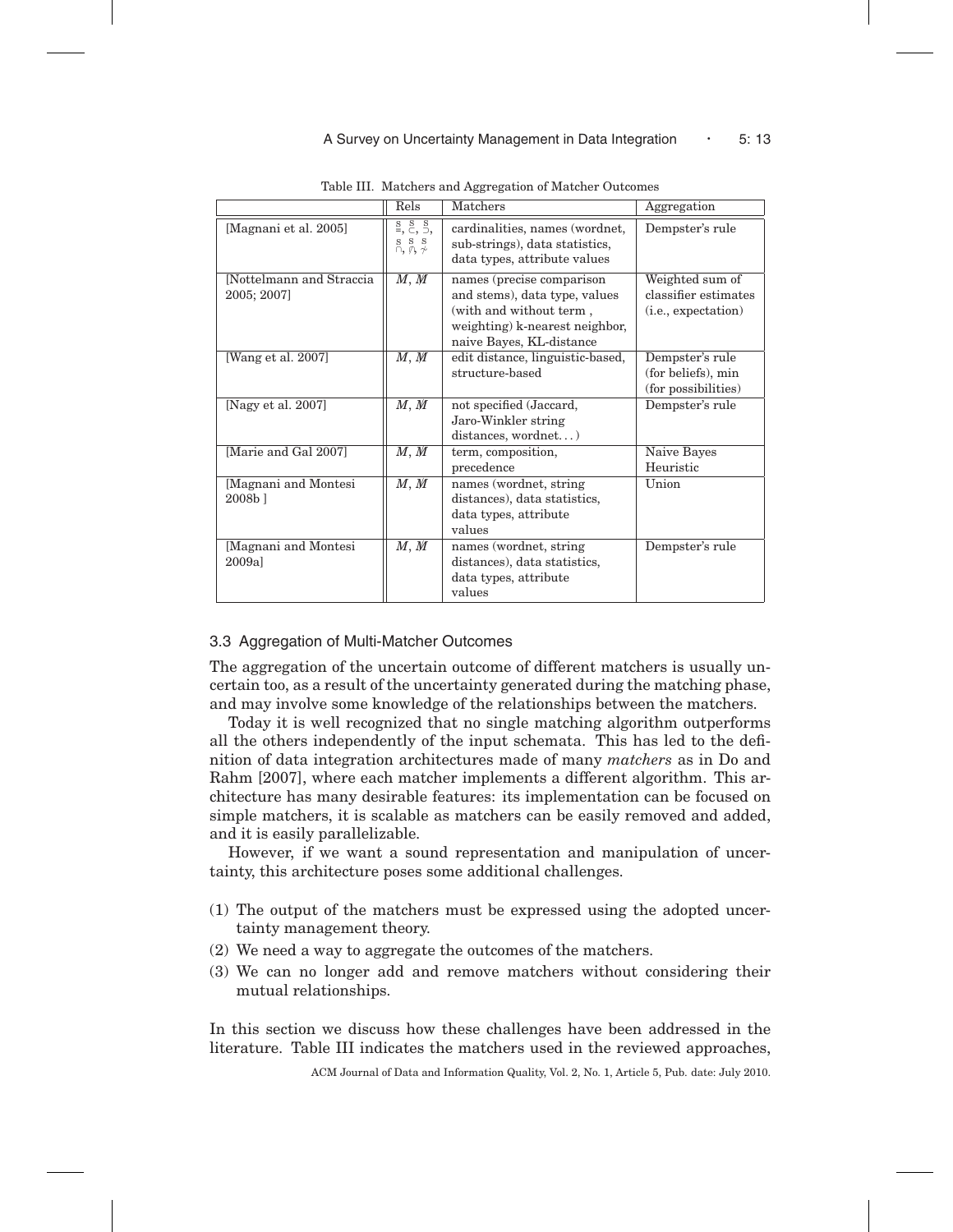#### 5: 14 • M. Magnani and D. Montesi

the relationships they try to identify, and the aggregation method; we have indicated only those papers providing details about the adopted matchers.

With regard to the first challenge, probabilistic methods are under criticism because it is not easy to justify the produced values. In the papers under analysis, ad hoc methods not grounded in theory are often used, and different interpretations of the theory such as subjective or frequentistic ones, are adopted in different matchers. This problem also affects interval probabilistic approaches to a minor degree. Qualitative methods are certainly more intuitive, but it is still difficult to ensure that different matchers adopt the same ranges of values.

The aggregation of the probabilistic outcomes of different matchers is another complex problem. Magnani et al. [2005] use Dempster's aggregation rule in the context of interval probabilistic matching. This rule produces a valid interval probability distribution as long as the matchers do not contradict each other.

*Definition* 3.7 *Aggregation of interval prob. semantic relationships*. Let *R* be a set of mutually exclusive relationships, and  $\overline{S}_1$  and  $\overline{S}_2$  two schemata. Also, let  $P_{M_1}$  and  $P_{M_2}$  be the interval probabilistic semantic relationships produced by two matchers  $M_1$  and  $M_2$ . For all  $S_1 \in \overline{S_1}$ ,  $S_2 \in \overline{S_2}$ , and  $\overline{R} \subseteq R$ , the aggregation is defined as:

$$
P(S_1, S_2, \overline{R}) = \begin{cases} 0 & \text{if } \overline{R} = \emptyset \\ \frac{\sum_{\overline{R_1} \cap \overline{R_2} = \overline{R}} P_{M_1}(S_1, S_2, \overline{R_1}) P_{M_2}(S_1, S_2, \overline{R_2})}{1 - \sum_{\overline{R_1} \cap \overline{R_2} = \emptyset} P_{M_1}(S_1, S_2, \overline{R_1}) P_{M_2}(S_1, S_2, \overline{R_2})} & \text{if } \overline{R} \neq \emptyset \end{cases} (4)
$$

Intuitively, this equation defines the following computation: if a set of relationships  $\overline{R_1}$  is supported by  $P_{M_1}$ , and another set of relationships  $\overline{R_2}$  is supported by  $P_{M_2}$ , then the intersection of  $\overline{R_1}$  and  $\overline{R_2}$  is supported by both. For example, if a matcher supports the relationships  $\{\xi, \xi\}$  and another matcher supports  $\{\hat{a}, \hat{a}\}$ , the combination will support the common relationship  $\hat{a}$ . The denominator performs a normalization to make the function P sum to 1.

The combination of *n* matchers is obtained by iteratively applying this rule *n* − 1 times. The complexity of *exact methods* for performing Dempster's combination rule is exponential on the number of relationships, because it must consider all its subsets in the worst case. Therefore, as we deal with at most six alternative relationships, the complexity of the combination is bounded by a small constant. However, the main problem of this rule is that the result of the computation is correct only if the outcomes of the matchers are probabilistically independent. Unfortunately this is rarely the case: whenever two matchers analyze the same features of two schema objects, for example, their names, their outcomes are very likely to be correlated. Dempster's rule has also been used extensively in the field of Semantic Web and Ontology Matching [Wang et al. 2007; Nagy et al. 2007], where it suffers from the same problem.

It is worth noticing that this rule can also be used for simple probabilistic relationships in which case it reduces to the following:

*Definition* 3.8 *Aggregation of probabilistic semantic relationships*. Let *R* be a set of mutually exclusive relationships, and  $\overline{S}_1$  and  $\overline{S}_2$  two schemata. Also, let  $P_{M_1}$  and  $P_{M_2}$  be the probabilistic semantic relationships produced by two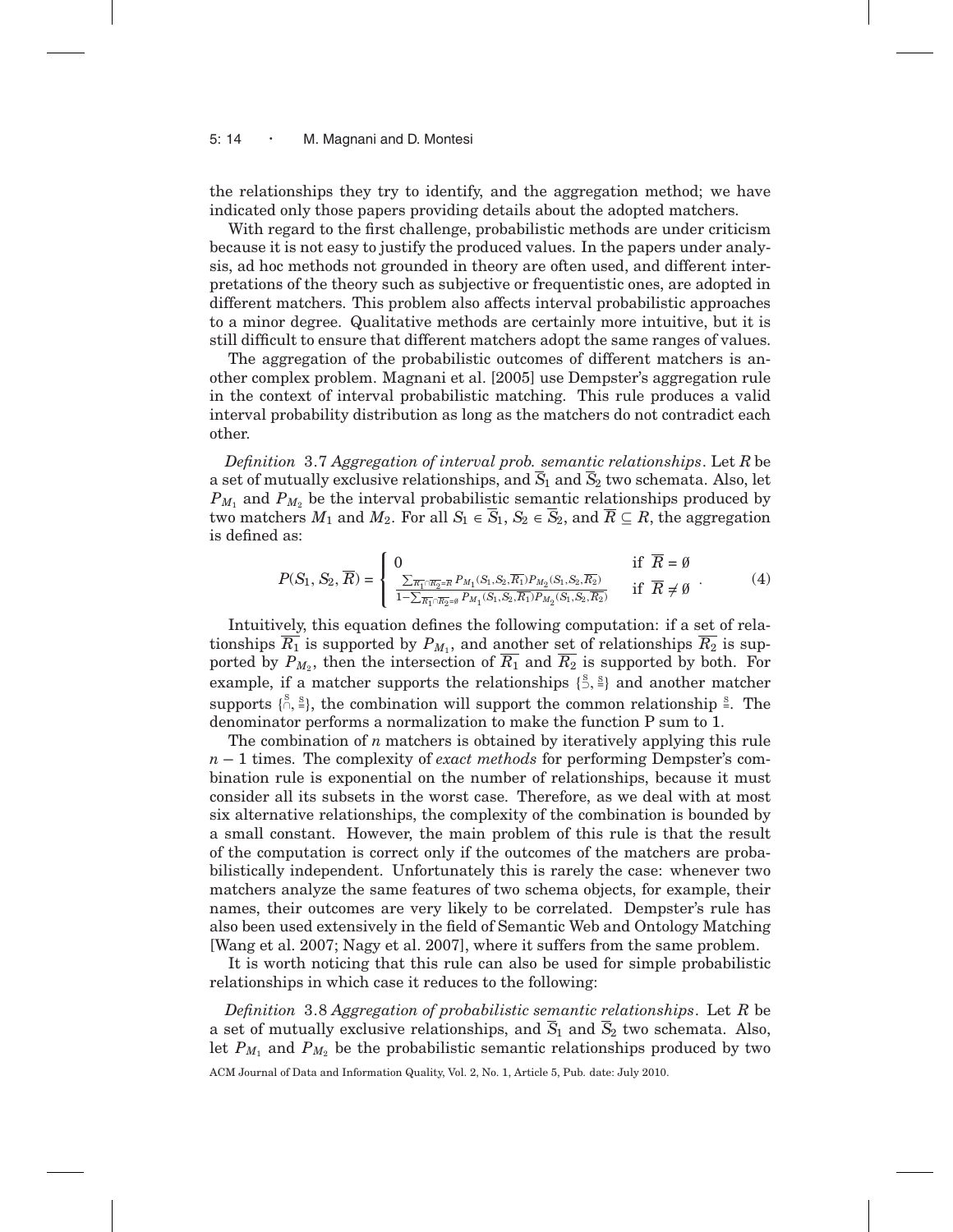matchers  $M_1$  and  $M_2$ . For all  $S_1 \in \overline{S_1}$ ,  $S_2 \in \overline{S_2}$ , and  $r \in R$ , the aggregated probability is defined as:

$$
P(S_1, S_2, r) = \frac{P_{M_1}(r)P_{M_2}(r)}{1 - \sum_{r' \neq r''} P_{M_1}(r')P_{M_2}(r'')} \tag{5}
$$

An alternative approach based on matcher weighting is proposed in Nottelmann and Straccia [2005; 2007]:

*Definition* 3.9 *Aggregation of rule-based semantic relationships*. Let  $\alpha T(d,y)$ ← S(d,y) be a rule-based semantic relationship, let *P*(*Mk*) indicate the probabilistic weight of matcher  $M_k$ , and  $P(S|T, M_k)$  be the probability estimated by  $M_k$ .

$$
P(S|T) \approx \sum_{k=1}^{n} P(S|T, M_k) \cdot P(M_k)
$$
\n(6)

Then, Bayes' theorem is used to obtain  $P(T|S) = P(S|T) \frac{P(T)}{P(S)}$ . This definition is based on an underlying assumption that only one of the matchers is correct; its computational complexity is linear in the number of matchers.

So far, we have mentioned probabilistic aggregation methods that do not consider probabilistic dependencies. There is still no conclusive experimental evidence highlighting the impact of dependencies on the result of these aggregations. However, some preliminary tests suggest that they may negatively affect the correctness of the resulting relationships. Marie and Gal [2007] model matcher aggregation as a classifier learning activity. In this work, the output of each matcher is considered as a  $|S_1|\cdot|S_2|$  matrix, where the entry  $(i, j)$  contains the probability of attribute *i* from schema  $\overline{S}_1$  to match attribute *j* from schema *S*2. These matrices are regarded as training sets, and a Naive Bayesian classifier is learned from them. The experiments reported in the paper, although preliminary, show that the independence assumption, which is not satisfied by the matchers used in the experiments, may have a negative impact on the precision and recall of the merged matcher.

When we use a qualitative approach, the aggregation of the outcome of different matchers can be simplified. In particular, Magnani and Montesi [2008b] define the combination of preferences expressed by *n* matchers as their (bag) union and state that any other triangular conorm can be used [Klement et al. 2000].

*Example* 3.5. Let three matchers express the following positive preferences about a pair of schema objects:

*M*<sup>1</sup> Strong preference.

*M*<sup>2</sup> Strong preference.

*M*<sup>3</sup> Weak preference.

The aggregated expression of preferences will then be: {(Strong preference, 2), (Weak preference, 1). Using the more typical max function, the aggregation would result in a single Strong preference.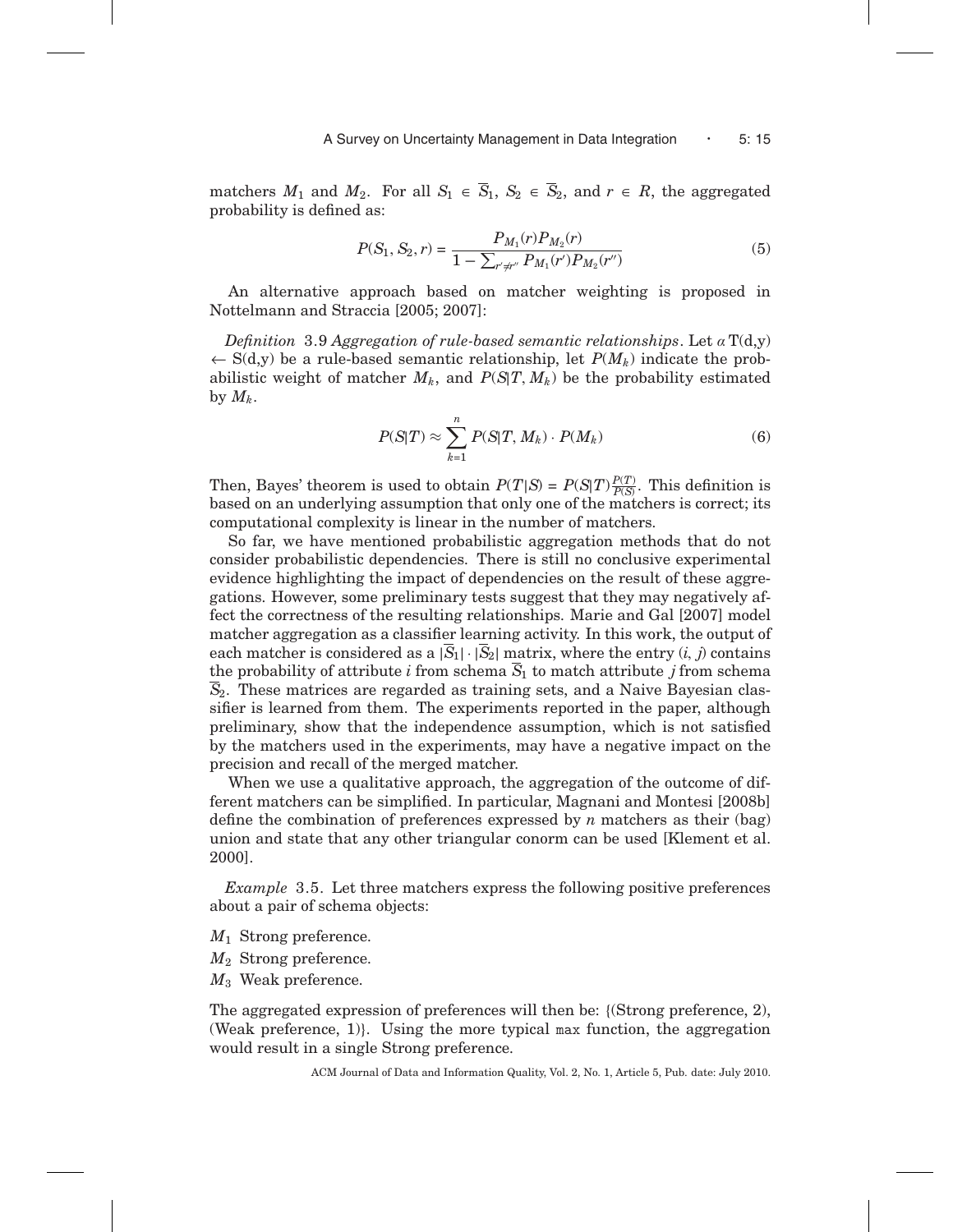#### 5: 16 • M. Magnani and D. Montesi

The union of positive and negative preferences may generate inconsistencies, that is, opposite opinions of different matchers. In this case, matchers that reject an option have greater priority. Using this technique, the time needed to aggregate the outcomes of the matching phase is linear in the number of matchers. However, there are still no experimental results that assess its effectiveness or which compare the impact of using alternative T-conorms on the precision and recall of the method.

The main open problems regarding the aggregation of the matcher outcomes concern their mutual relationships.

- (1) The probability generated by different matchers should be compatible, that is, produced according to a common interpretation; otherwise the influence of some matchers which tend to output high values may limit the contribution of others. In the reviewed literature no formal concept of *compatible uncertainty measures* has been defined or discussed.
- (2) Even when compatible uncertain relationships have been produced, their aggregation should consider probabilistic dependencies between the matchers.
- (3) The problem of dynamic pools of matchers that change their organization according to the generated uncertain semantic relationships has been only partially addressed [Magnani and Montesi 2007; de Keijzer and van Keulen 2007]. For example in Magnani and Montesi [2007] the generation of inconsistent results is used to identify portions of the data sources where some matchers do not perform well.

## 3.4 Merging Data Sources Based on Uncertain Mappings

As for the aggregation of the outcomes of the matchers, the source of the uncertainty that may affect a mapping still comes from the matching phase although it is manipulated to merge the result of each matcher.

There are two main approaches to perform a merging. One option is to materialize the integrated database. This is typical with small data sources like single XML documents with a shared XML schema. This activity is often called *information fusion* and there is much literature available about it. The other option is to use one or more mediated schemata to translate global queries into queries on local data sources—for example, the integrated database is implicitly defined by the mediated schema and the mappings—this is typical for large distributed databases. In this case the mediated schema may be provided as input to the data integration process or it may be produced using the information collected during the matching phase. The two approaches are also called respectively *data* and *schema* integration in the literature when the term *data integration* is not ambiguous.

In Table IV we indicate the most significant merging approaches reviewed together with the adopted data model, the set of relationships used in the mapping, the method used to obtain the mapping from the result of the matching step (detailed below), and whether it is a case of schema or data integration.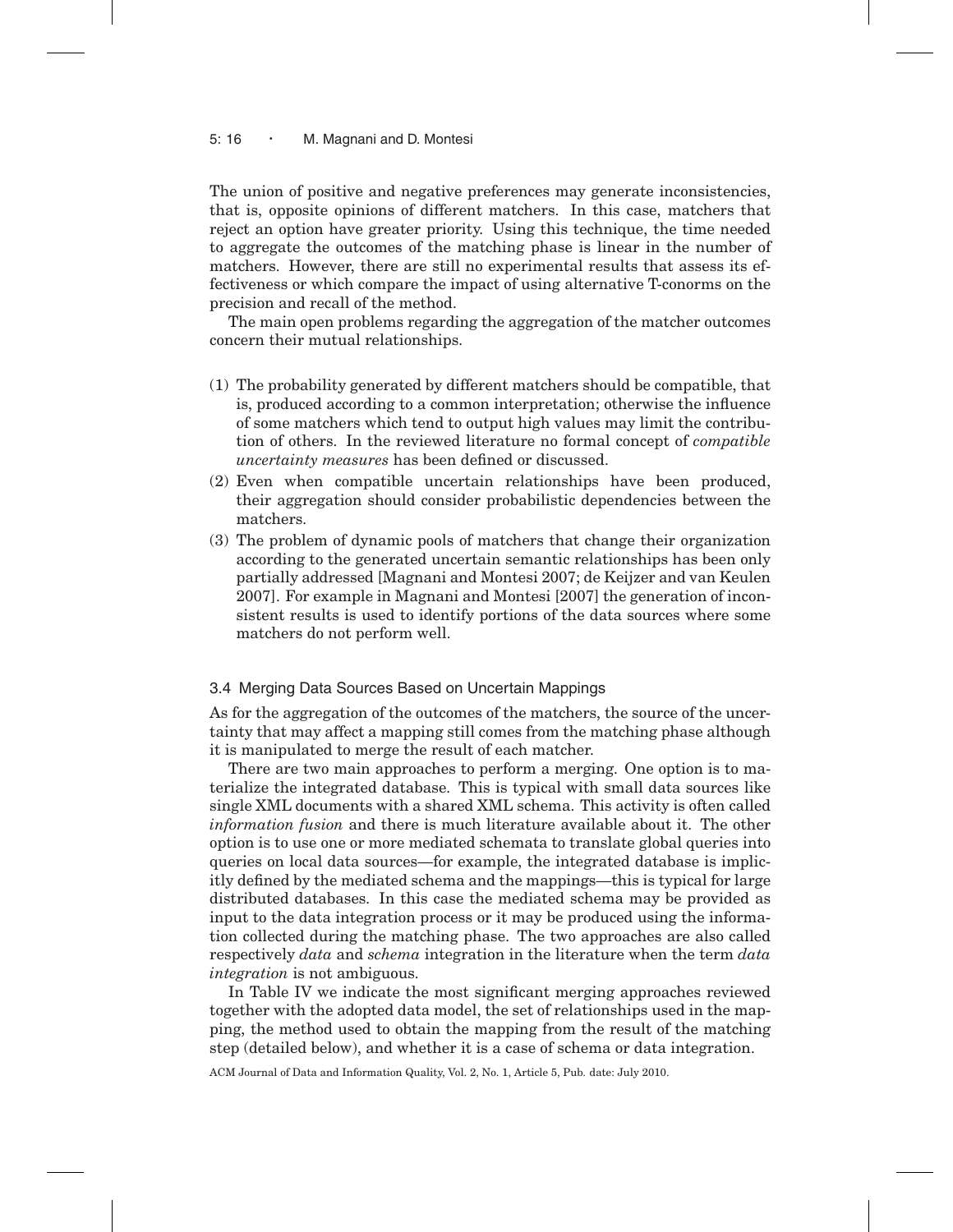|                                                              | Data Model                                                            | Rels                                                                                                                                                                                                                                                                                             | Merging                                                                                                                        | Kind           |
|--------------------------------------------------------------|-----------------------------------------------------------------------|--------------------------------------------------------------------------------------------------------------------------------------------------------------------------------------------------------------------------------------------------------------------------------------------------|--------------------------------------------------------------------------------------------------------------------------------|----------------|
| [Tseng]<br>et al. 1993]                                      | Relational                                                            | Probabilistic<br>partial values                                                                                                                                                                                                                                                                  | Generalized union                                                                                                              | Schema<br>Data |
| <b>Van Keulen</b><br>et al. 2005]                            | p-XML                                                                 | $=$ , $\neq$                                                                                                                                                                                                                                                                                     | All combinations,<br>constrained by XML<br>schemata, and probabilities<br>assigned with a frequentistic<br>interpretation      | Data           |
| [Nottelmann]<br>and Straccia<br>2005; 2007]                  | Sets of schema<br>objects                                             | M, M                                                                                                                                                                                                                                                                                             | Union of all p-datalog<br>rules                                                                                                | Schema         |
| [Magnani et al.<br>2005]                                     | ER                                                                    | $\underline{\underline{\mathbf{s}}}, \underline{\underline{\mathbf{s}}}, \underline{\underline{\mathbf{s}}}, \underline{\underline{\mathbf{s}}}, \underline{\underline{\mathbf{s}}}, \underline{\underline{\mathbf{s}}}, \underline{\underline{\mathbf{s}}}, \underline{\underline{\mathbf{s}}}$ | All combinations, excluding<br>mutually exclusive                                                                              | Schema         |
| [Calì and<br>Lukasiewicz<br>2006; 2008; Calì<br>et al. 2008] | Description<br>Logics                                                 | M, M                                                                                                                                                                                                                                                                                             | Not specified                                                                                                                  | Schema         |
| Hunter and<br>Liu 2006b,<br>2006a]                           | XML (with<br>probability,<br>belief, and<br>possibility<br>functions) | M, M                                                                                                                                                                                                                                                                                             | Dempster's rule, min, max                                                                                                      | Data           |
| [Dong et al.<br>2007]                                        | Relational                                                            | M, M                                                                                                                                                                                                                                                                                             | Certain mediated<br>schema                                                                                                     | Schema         |
| [Pankowski<br>2008]                                          | <b>XML</b>                                                            | M, M<br>inside path<br>expressions                                                                                                                                                                                                                                                               | Not specified                                                                                                                  | Schema         |
| [Magnani and<br>Montesi 2008bl                               | Sets of schema<br>objects                                             | M, M                                                                                                                                                                                                                                                                                             | Clusters of matching<br>objects                                                                                                | Schema         |
| [Agrawal et al.<br>2008]                                     | Possible<br>worlds                                                    | M, M                                                                                                                                                                                                                                                                                             | Certain mediated<br>schema                                                                                                     | Schema         |
| Sarma et al.<br>2008a]                                       | Single<br>relational<br>table                                         | $\overline{M},\overline{M}$                                                                                                                                                                                                                                                                      | Construction of a<br>probabilistic mediated<br>schema from similarity of<br>source attributes and<br>co-occurrence constraints | Schema         |
| Magnani and<br>Montesi 2009al                                | Sets of schema<br>objects                                             | M, M                                                                                                                                                                                                                                                                                             | Probabilistic clusters<br>of matching objects                                                                                  | Schema         |
| [Gal et al. 2009]                                            | Relational                                                            | M, M                                                                                                                                                                                                                                                                                             | Certain mediated schema<br>(queries on single<br>tables)                                                                       | Schema         |

Table IV. Data Models and Merging Approaches

3.4.1 *Implicit Merging.* This kind of merging basically corresponds to the generation of an uncertain mapping and, if it is not already available, of the mediated schema. Therefore for each alternative approach we will provide the corresponding definition of mapping and describe how to obtain it. The following definitions look very much like the definitions of simple relationships. However, mappings may be much more complex: they involve many relationships at the same time and the presence of dependencies between them makes it hard to compute their probability.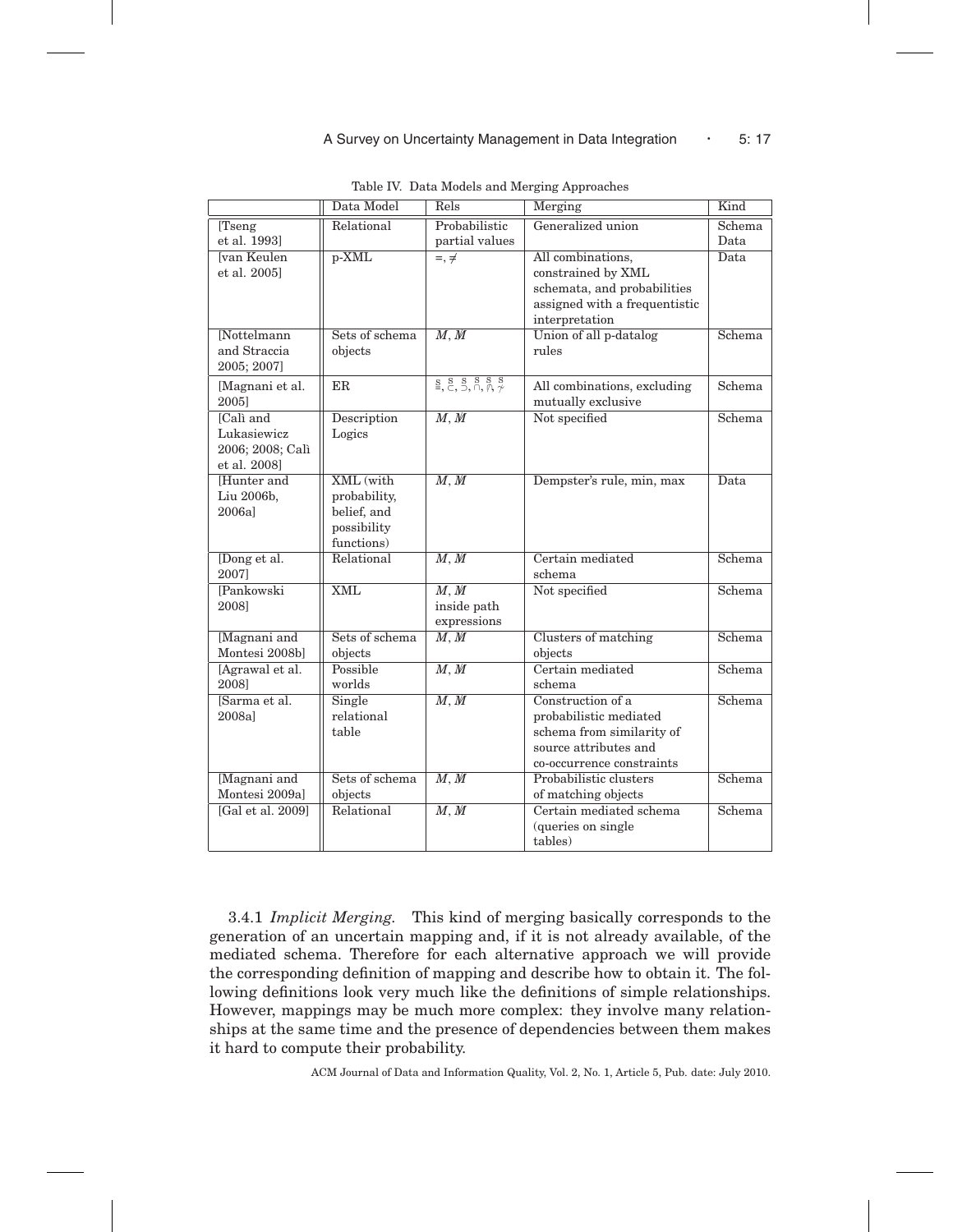#### 5: 18 • M. Magnani and D. Montesi

A mapping associates each pair of objects from the two input data sources to a semantic relationship like the ones represented in Figure 3. Uncertain mappings are defined as follows in Magnani et al. [2005].

*Definition* 3.10 *Interval probabilistic schema mapping*. Let *R* be a set of mutually exclusive semantic relationships, and  $\overline{S}_1$  and  $\overline{S}_2$  two sets of schema objects. A mapping is a function  $m : \overline{S}_1 \times \overline{S}_2 \to R$ . We indicate with  $M(\overline{S}_1, \overline{S}_2, R)$ the set of all possible mappings. An *interval probabilistic schema mapping* is a tuple  $(\overline{S}_1, \overline{S}_2, R, P)$  where  $P : 2^{M(\overline{S}_1, \overline{S}_2, R)} \to [0, 1]$  is a function over the powerset of all mappings between  $\overline{S}_1$  and  $\overline{S}_2$  such that:

$$
-P(\emptyset) = 0
$$
  

$$
-\sum_{\overline{M} \subseteq M(\overline{S}_1, \overline{S}_2, R)} P(\overline{M}) = 1.
$$

As in the case of simple relationships, we can compute the lower and upper probability of any mapping as follows.

$$
LowerProbability(m) = P(m)
$$
 (7)

UpperProbability $(m) = \sum$  $P(\overline{M})$  . (8)

$$
\overline{M}\underline{\subseteq}M(\overline{S}_{1}, \overline{S}_{2}, R), m\in\overline{M}
$$

This definition is reduced to the definition of probabilistic mapping when the domain of the function *P* is the set of mappings instead of its powerset:

*Definition* 3.11 *Probabilistic schema mapping (1)*. Let *R* be a set of mutually exclusive semantic relationships, and  $\overline{S}_1$  and  $\overline{S}_2$  two sets of schema objects. A mapping is a function  $m : \overline{S}_1 \times \overline{S}_2 \to R$ . We indicate with  $M(\overline{S}_1, \overline{S}_2, R)$  the set of all possible mappings. An interval probabilistic schema mapping is a tuple  $(\overline{S}_1, \overline{S}_2, R, P)$  where  $P : M(\overline{S}_1, \overline{S}_2, R) \to [0, 1]$  is a function over the set of all mappings between  $\overline{S}_1$  and  $\overline{S}_2$  such that:

$$
-P(\emptyset) = 0
$$
  
- $\sum_{m \in M(\bar{S}_1, \bar{S}_2, R)} P(m) = 1.$ 

It is easy to see that both definitions admit a number of possible schema mappings. This is exponential in the number of pairs of schema objects, and the probability of each mapping is a product of conditional probabilities. For example, the matchers may assign some probability to the events that schema objects A and B are equivalent, that schema objects B and C are equivalent as well, but A and C are incompatible  $(A \stackrel{\text{S}}{=} B, B \stackrel{\text{S}}{=} C, C \stackrel{\text{S}}{'} A)$ . Evidently the probability of this mapping would be 0 and not the product of the probabilities locally assigned to the three relationships. Magnani and Montesi [2007] use a top-k algorithm that only considers this kind of dependency and whose worstcase complexity is still exponential in the number of pairs of schema objects. In addition, the probabilities it returns are not correct in the presence of other probabilistic dependencies.

Dong et al. [2007] provide the first formal analysis of probabilistic mappings. In their work, a probabilistic schema mapping is a set of possible (ordinary) mappings between a source schema and a target schema, where each possible mapping has an associated probability.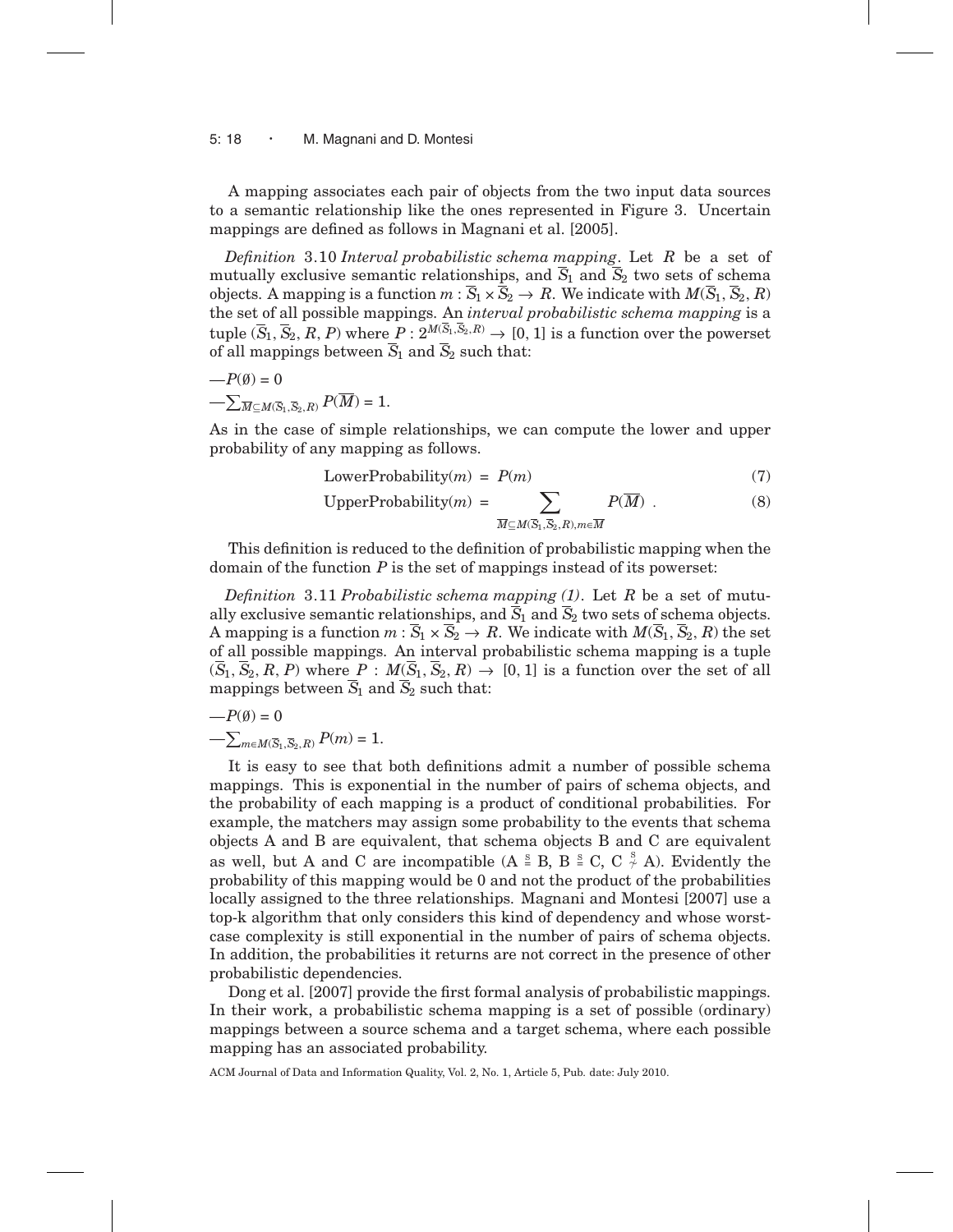*Definition* 3.12 *Probabilistic schema mapping (2)*. Let  $\overline{S}$  and  $\overline{T}$  be two relational schemata. A probabilistic mapping pM is a triple (S,T,**m**), where S is a relation in  $\overline{S}$ , T is a relation in  $\overline{T}$ , and **m** is a set { $(m_1, Pr(m_1)), \ldots, (m_l, Pr(m_l))$ }, such that

—for  $i \in [1, l], m_i$  is a one-to-one mapping between S and T, and for every  $i, j \in [1, l], i \neq j \Rightarrow m_i \neq m_j.$  $-Pr(m_i) \in [0, 1]$  and  $\sum_{i=1}^{l} Pr(m_i) = 1$ .

A probabilistic schema mapping is a set of probabilistic mappings between relations in  $\overline{S}$  and in  $\overline{T}$ , where every relation in either  $\overline{S}$  or  $\overline{T}$  appears in at most one probabilistic mapping.

In this work, the authors assume the existence of a certain mediated schema. This assumption limits the application domain of these mappings to situations where the mediated schema is not obtained automatically from the analysis of the local sources.

Dong et al. [2007] suggest two semantics for probabilistic schema mappings corresponding to different complexity classes of query answering. Assume we have one relational table  $O_1$ , which matches table  $O_2$  with probability  $\frac{1}{2}$ . In *by-table* semantics, the correspondence is either correct or not, we do not know. These semantics are basically the same as in Magnani et al. [2005]. In *bytuple* semantics, the correspondence is partially correct: it is true for half of the tuples. As we shall see later, by-tuple semantics is intrinsically more complex than by-table semantics and this affects the computational complexity of query answering. In fact, with the former we need to consider all possible ways of assigning alternative mappings to the tuples. For instance if a table contains three tuples and there are two possible mappings  $m_1$  and  $m_2$ , we can say that tuple 1 must be interpreted according to  $m_1$  and the others according to  $m_2$  ( $\langle m_1, m_2, m_2 \rangle$ ), or that tuples 1 and 3 must be interpreted according to  $m_1$  $(\langle m_1, m_2, m_1 \rangle)$ , and so on for all other alternatives. It would also be interesting to compare this interpretation with one based on fuzzy sets, which are well suited to representing this kind of vague relationship. These two semantics have been adopted by subsequent works studying aggregate query operators [Gal et al. 2009] and the integration of XML data [Pankowski 2008].

In the same work, the authors deal also with the compact representation of mappings. The representations proposed in the paper are consistent with what we would expect from a probabilistic approach: if the relationships between pairs of schema objects are independent of each other, the space complexity of probabilistic mappings can be reduced to a linear function of the number of pairs. However, in the general case, we need to represent all mappings one by one, with their associated probability.

The logic programming approach presented in Nottelmann and Straccia [2005; 2007] defines an uncertain mapping as a set of p-datalog mapping rules. In particular: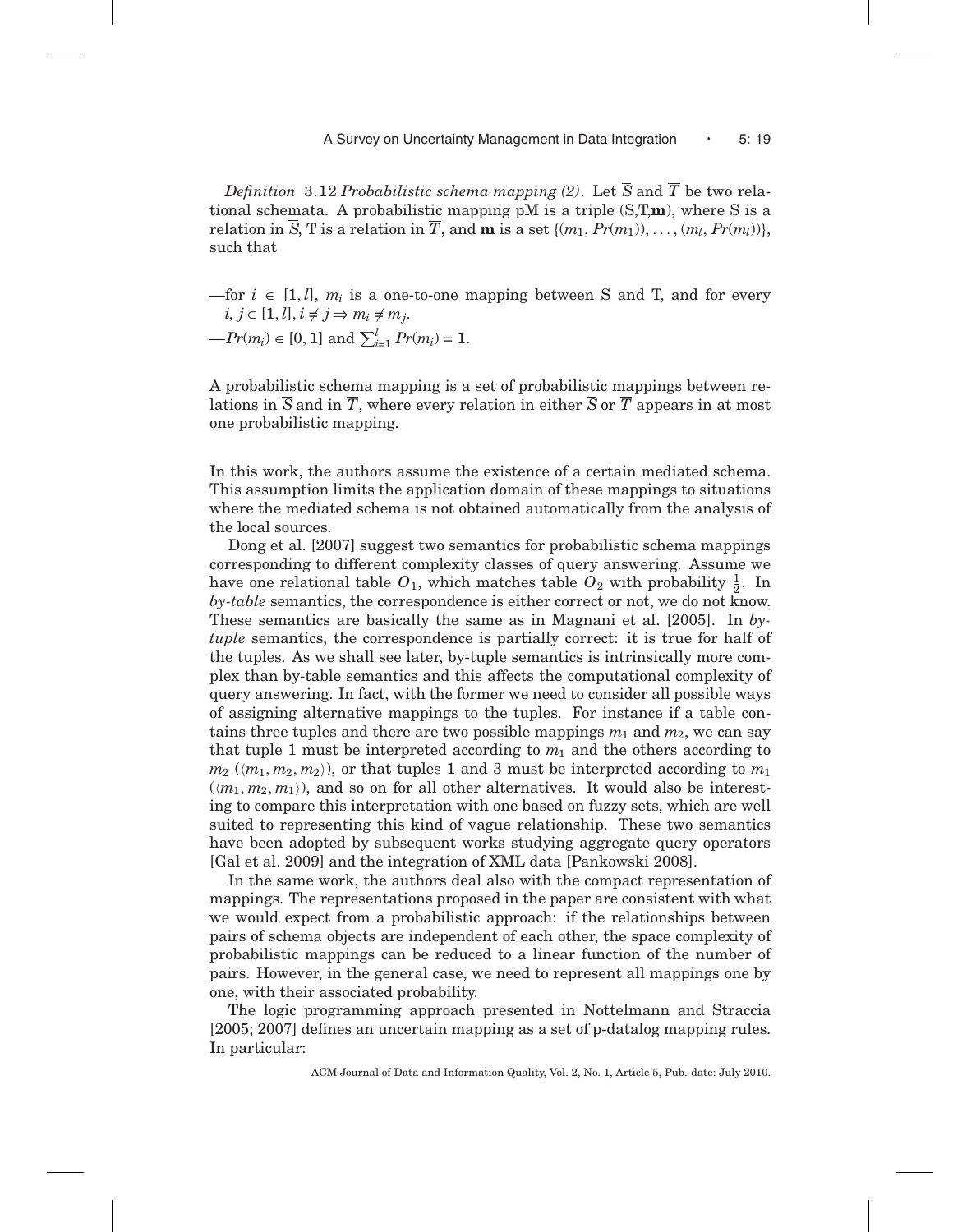## 5: 20 • M. Magnani and D. Montesi

*Definition* 3.13 *Rule-based schema mapping*. Let **S** be a source schema and **T** a target schema. A mapping is a tuple  $(\mathbf{T}, \mathbf{S}, \Sigma)$ , where  $\Sigma$  is a set of mapping rules.

Also in this case, the authors assume the existence of a target schema. Learning a schema mapping which here corresponds to the merging phase, consists in the following four steps.

- (1) For each possible relationship  $T(d,v) \leftarrow S(d,v)$ , estimate the probability *P*(*S*|*T*) (as we have previously mentioned, this is done by aggregating the result of the matchers through a weighted sum using an independence assumption).
- (2) Compute all sets  $\Sigma$  of mapping rules, and estimate its quality using these probabilities.
- (3) Select the best schema mapping according to this estimation.
- (4) Compute  $P(T|S)$  for each mapping rule in the best  $\Sigma$ .

We will not repeat the details of the process of probability estimation as they can be found in the original papers. We only point out that here again the manipulation of probabilities suffers from an underlying assumption of independence, that is not satisfied in the majority of data models such as ER and OWL. In addition, we notice that the number of all sets  $\Sigma$  of mapping rules is exponential in the number of pairs of schema objects, making this method useful only for very small schemata.

3.4.2 *Generation of an Uncertain Mediated Schema.* Magnani and Montesi [2008b] following Magnani et al. [2005], try to generate the mediated schema starting from the input data sources. If two schema objects  $S_1$  and  $S_2$  do not match, that is, they are not related to each other, they will be inserted as separate objects into the mediated schema. On the contrary, if two local schema objects match, a third object will also be added to the mediated schema, containing instances from both input schema objects and representing the fact that the local objects are incomplete views over it. This is exemplified in Figure 4, where the schema object depicted on the right is generated because the two local title schema objects match each other.

A similar approach is adopted in Magnani and Montesi [2009a], but using a quantitative approach, and in Sarma et al. [2008a], where the authors discuss how to automatically obtain an uncertain mediated schema from the local sources by clustering together attributes with a high probability of matching, and producing alternative clusterings for mappings with a lower probability.

3.4.3 *Materialized Merging.* The option of explicitly building an integrated data source has been mainly used in methods that focus on data and not on schemata. These approaches are also known as *information fusion methods*.

Tseng et al. [1993] define an *integration* operator to compute the union of two input relations with conflicting values where all the alternatives are included in the result. For example, if the first input relation states that the age of a person is 23 and the second states that it is 24, the output relation will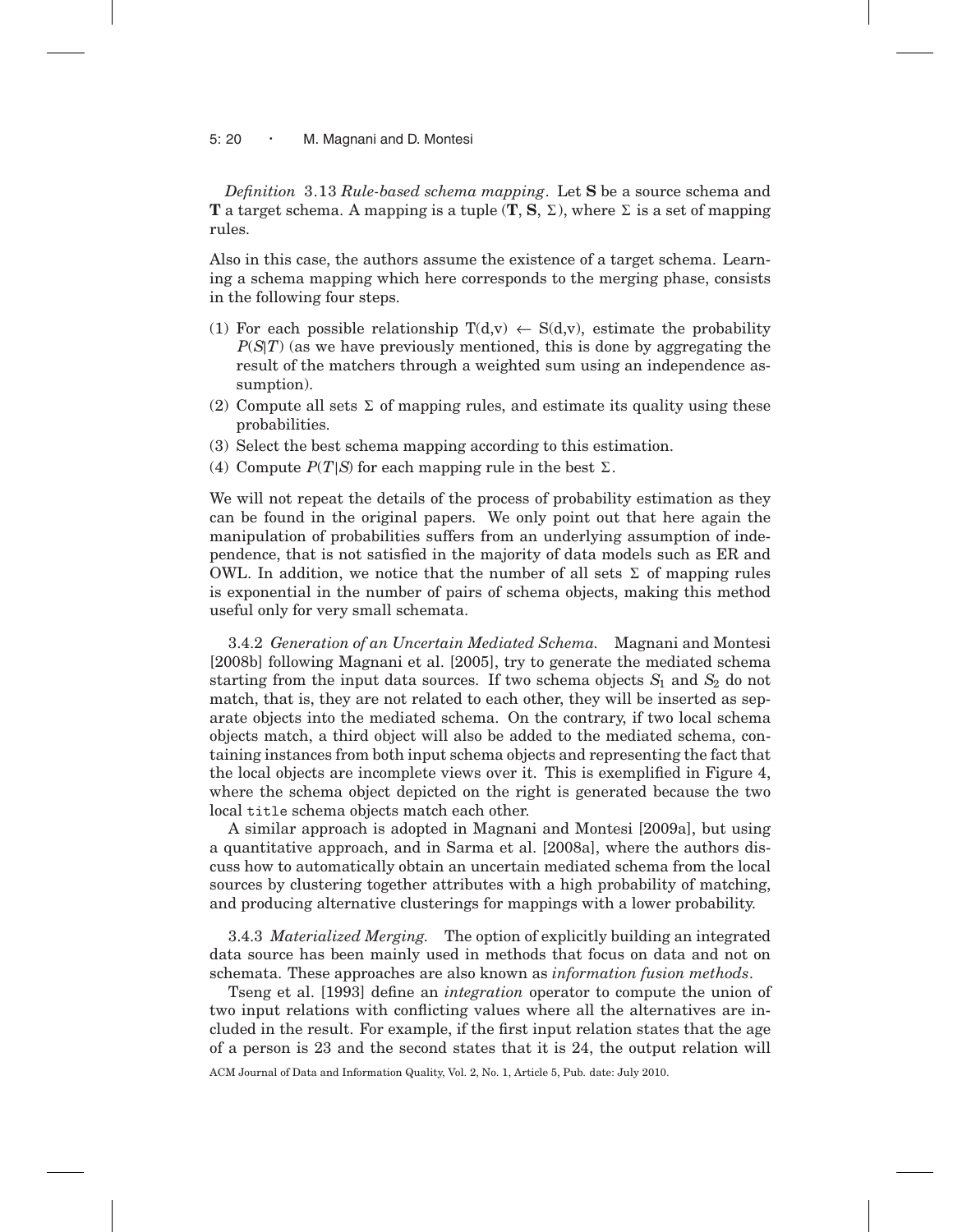

Fig. 4. An example of data integration with the generation of the mediated schema.

indicate the set  $\{23,24\}$ . In addition, these values would be annotated with probabilities, that without additional information will be equally distributed among the alternatives.

Van Keulen et al. [2005] assume the existence of a *matching engine* providing the relationships between different data entities. Here they define a data model that can be used to merge data trees. The authors also assume that the merged trees share the same XML schema. Therefore, the only source of uncertainty comes from elements with the same name and different text nodes. However, even with this simplifying assumption, the number of alternative possibilities obtained by merging sequences of text values is high. While improving the matching phase would significantly reduce this number, it appears that to use this approach it is necessary to reduce the cardinality of the solution space. An example of a merged tree is illustrated in Figure 5, taken from the original paper.

With regard to the way in which probabilities are assigned to different alternatives during merging, van Keulen et al. [2005] use a frequentistic approach. For instance, if we merge 100 data trees, and 99 of them have a person element with value John while one has a person element with value Jon, the probability assigned to John will be .99.

A similar approach is presented in Hunter and Liu [2006b; 2006a], where XML documents are enriched with annotations of probability, belief and possibility. The authors face the same complexity problems and tackle them using external domain knowledge to reduce the number of alternatives—as suggested too in van Keulen et al. [2005]. In addition they show how different measures of uncertainty such as beliefs and possibilities, may be merged together. This correspondence was already pointed out in Shafer [1976], but its meaningfulness is still to be verified. It is worth noting here that the application of Dempster's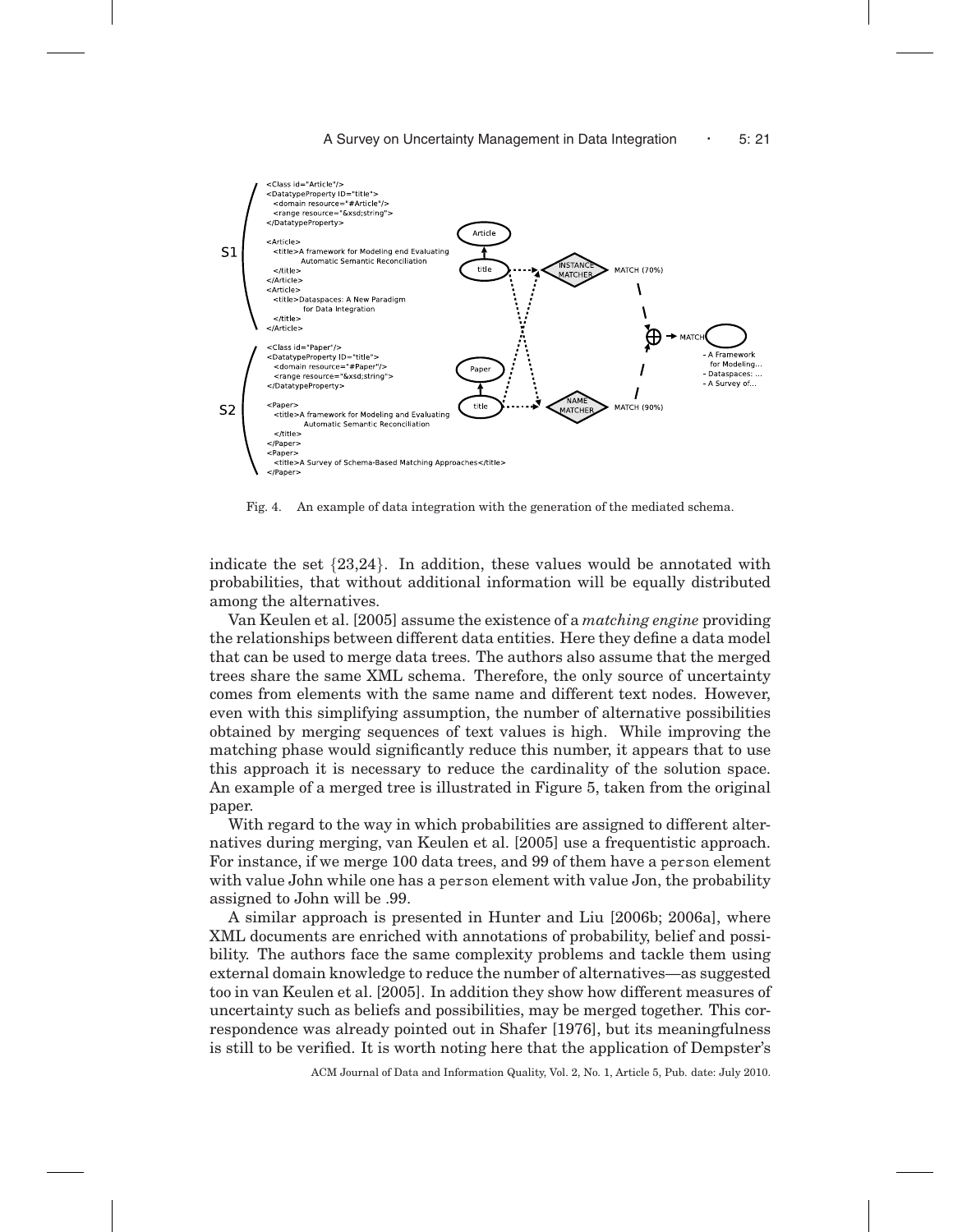#### 5: 22 · M. Magnani and D. Montesi



Fig. 5. An example of probabilistic XML tree, with XML  $(\bullet)$ , possibility  $(\nabla)$  and probability  $(\circ)$ nodes.

rule, used to perform the merging, suffers from the aforementioned problems in the event of probabilistic dependencies.

The main open problems regarding the generation of uncertain mappings once again concern the relationships between different schema objects that may cause probabilistic dependencies, and the difficulty in managing an uncertain schema.

- (1) A mapping may contain relationships between common objects, for example, the relationship between columns address1 and address2 and the one between columns address1 and home-address. These may influence our belief about the relationship between address2 and home-address and thus the way in which we compute the joint probabilities.
- (2) The subject of uncertain schemata as mentioned in this section has as yet only been treated by a few recent works so far and needs to be extended to other data models and tested in real applications. In fact it is still unclear how these uncertain schemata can be used in practice.

#### 3.5 Querying Uncertain Mediated Schemata

Uncertainty may affect both the result of queries over uncertain mediated schemata and the query itself. In the first case, it is again a result of the matching phase. In the second case, it may come from the unavailability of mappings or of a well-defined mediated schema. Therefore users have to formulate queries without precise references to schema elements—such as keyword queries—and the system has to translate them into a set of alternative structured queries.

The first theoretical results concerning the complexity of query execution in uncertain data integration systems were published by Dong et al. [2007]. We remind the reader that these results focus on the by-table and by-tuple semantics introduced in the last subsection. The authors study the behavior of selection-projection-join queries and show that for by-table semantics (and also for two large classes of queries within the by-tuple semantics), query answering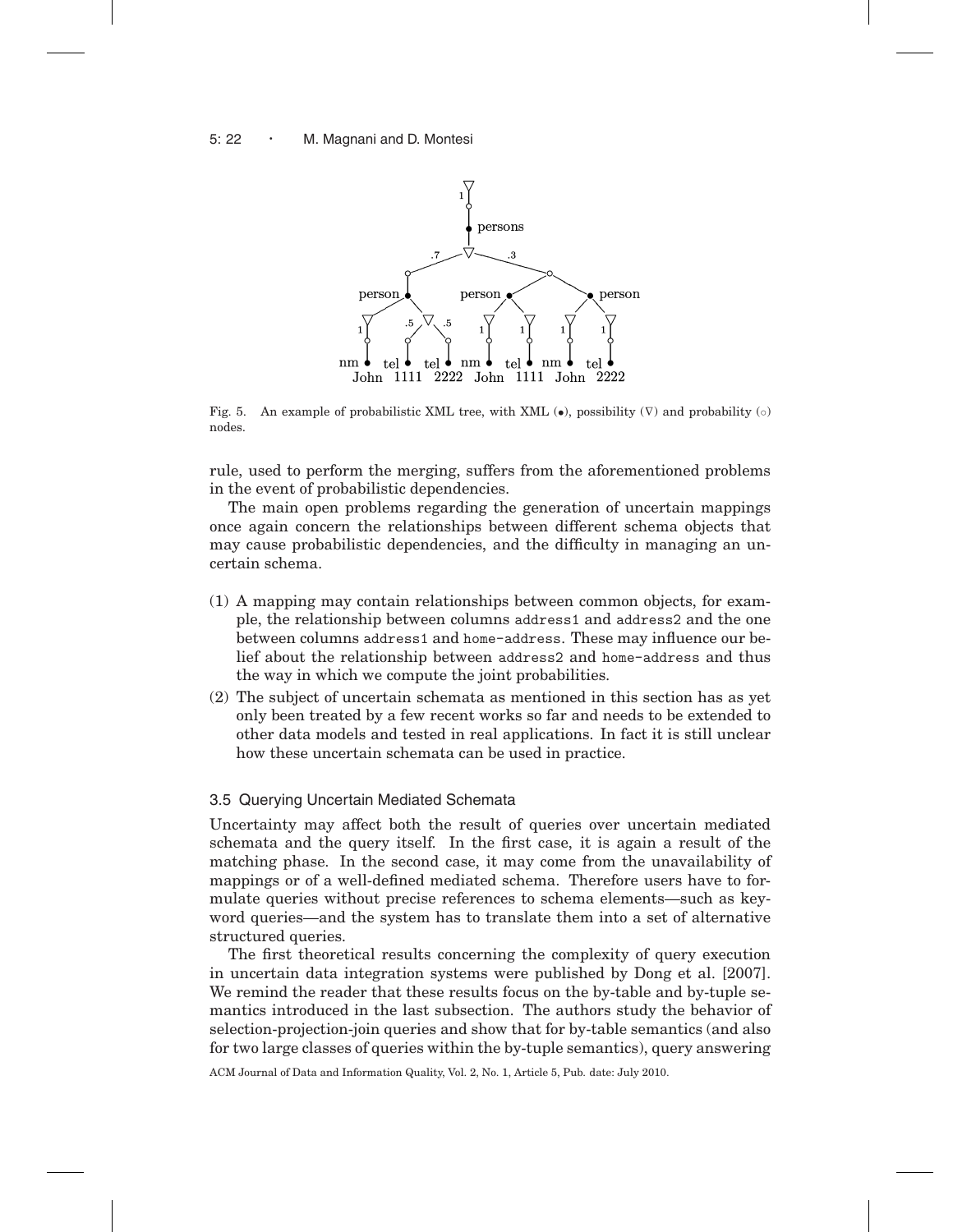is in PTIME both on the size of mappings and on the size of data. On the contrary, returning all the results of a query with by-tuple semantics is in general #P-complete. It is worth noticing that these complexity classes do not change even if we use more complex mappings, for example one-to-many relationships (like in: person  $\rightarrow$  name + surname, or income  $\rightarrow$  monthly income\*12). Obviously, while query answering keeps the same complexity, the matching phase not addressed in Dong et al. [2007] could become intractable because of the high number of possible combinations of sets of attributes. In addition, to apply these results to complete uncertain data integration applications, we need to consider that the size of mappings is in general exponential with regard to the number of schema objects in the local data sources (for instance, the number of columns and tables in a relational database). Therefore, we can ask these kinds of queries in an uncertain data integration system as long as the matching phase returns a small number of alternative mappings. These results have been extended for application also in the presence of an uncertain mediated schema in Sarma et al. [2008a] and to XML data in Pankowski [2008].

Agrawal et al. [2008] address the problem of answering queries posed over a mediated schema when the source databases are uncertain. In particular, as many mediated databases consistent with the sources are possible, there can also be many alternative query answers. The authors thus define two notions (correct answer and strongest correct answer) to characterize good and best query answers. Intuitively, an answer is good if it is contained in the answers of all mediated databases consistent with the sources.

Many works mention approaches to reduce the number of mappings, thus increasing the efficiency of the process. These approaches do not directly address the problem of query answering but may reduce the execution time of queries on the uncertain mediated schema. Nottelmann and Straccia [2007] suggest that some discovered rules can be removed by using ad hoc methods like thresholds, top-k, or limiting the number of rules for each target attribute. Gal [2006a] shows that the analysis of the top-k mappings can be used as a selection criterion—keeping the relationships that are more stable in high-likelihood mappings. Both Magnani et al. [2005] and van Keulen et al. [2005] suggest using thresholds and constraints to remove some possibilities; however checking these constraints may become an additional source of complexity. Also, Sarma et al. [2008a] propose removing some of the uncertainty: all mappings with a probability greater than a predefined threshold ( $\tau + \epsilon$ ) are considered as certain, and all mappings with a probability less than a related threshold ( $\tau - \epsilon$ ) are considered as wrong. De Keijzer and van Keulen [2007] suggest user feedback can be used to reduce the number of possible worlds. While uncertain data integration is of particular interest when there are no human users participating in the process, it is still possible to take advantage of human feedback at query time to update the source of information responsible for the wrong answer. Another kind of user involvement is suggested in Magnani and Montesi [2007] and supported by some preliminary experiments. When the system produces inconsistent results, such as unsatisfiable ER schemata, it can also identify the combinations of relationships that generated the inconsistency and ask the user to check them. Finally, de Keijzer et al.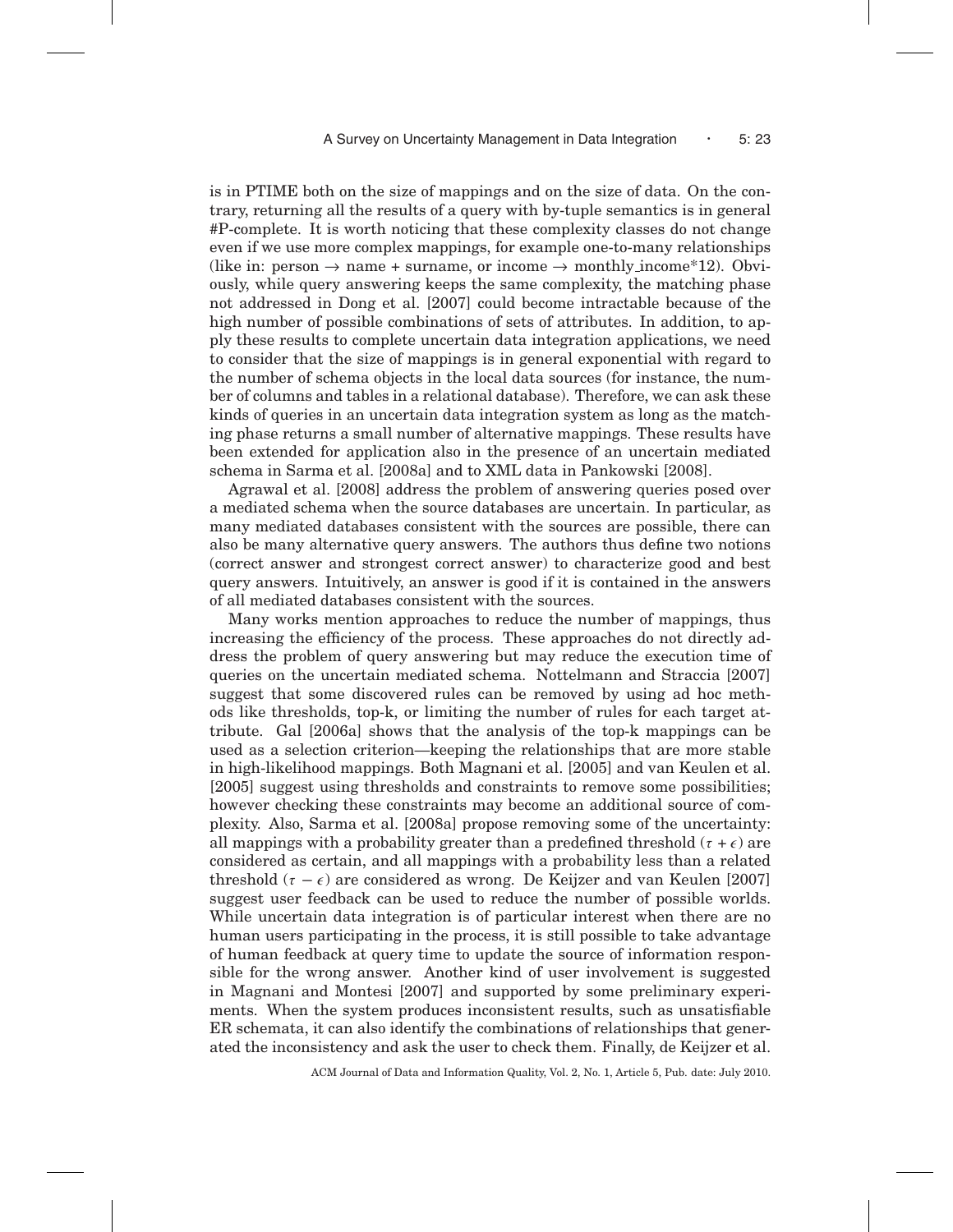#### 5: 24 • M. Magnani and D. Montesi

[2006] and de Keijzer and van Keulen [2008] use consistency rules that remove part of the possible worlds generated during the matching step.

While these papers present preliminary experimental results which show an effective reduction of the number of possible worlds, the number of all alternative mappings is exponential on the number of pairs of schema objects; therefore even reducing it by a fixed percentage may not scale to real-world integration tasks. It is worth noting that in the majority of experimental assessments outlined in the papers mentioned in this survey, the experiments were conducted on data sets with a limited number of schema objects.

The p–datalog programs generated by the schema matching phase described in Nottelmann and Straccia [2005; 2007] are also used to query the mediated schema. For example, consider again the rule:

.8 pubyear(d,y)  $\leftarrow$  year(d,y).

Now, assume that from an information extraction engine we know that 50% of the occurrences of years in document d1 have the value 2003 (this can be indicated by a rule .5 year(d1,2003)). The authors conclude that the probability of 2003 to be the publication year of document d1 is  $.8 \cdot .5 = .4$ . This result is obtained using an implicit assumption of probabilistic independence: in particular,  $P(\text{pubyear}(d, y)|\text{year}(d, y)) = P(\text{pubyear}(d, y))$ . Note that also in this case the assumption may be wrong, for example, if all occurrences of the year 2003 represent publication years, leading to a probability of .5. However, this work as well as the approach presented in Cali and Lukasiewicz [2006; 2008] and Cali et al. [2008] are certainly valid starting points for analyzing query answering, because they are grounded on sound and well studied theories.

In addition to these works, query answering over uncertain data is discussed in the papers mentioned in Section 3.1. In particular, the query language defined in Tseng et al. [1993] has been proposed as a language to query heterogeneous databases. However as these works do not deal with specific aspects of the data integration process, we will not provide additional details here.

3.5.1 *Aggregate Query Answering.* The aforementioned by-table and bytuple semantics can also be used for computing aggregate queries. Gal et al. [2009] present three possible kinds of results for each of the basic aggregate operators COUNT, MIN, MAX, SUM, and AVG: (1) the *distribution* of all the possible answers, annotated with their probability, (2) an interval bounding the *range* of the possible answers and (3) the *expected value* of the query and here we notice that *range* and *expected value* can be computed from the complete *distribution*—consequently more expressive. The authors present PTIME algorithms for all the operators under the by-table semantics, and also under the by-tuple semantics for the COUNT operator, the SUM operator (limited to *range* and *expected value* results) and the MAX, MIN, and AVG operators (limited to *range* results).

3.5.2 *Top-k Query Answering.* One of the most usual ways to query uncertain data is to return the k best answers, where *best* usually means *most likely* in probabilistic frameworks. Dong et al. [2007] provide a greedy algorithm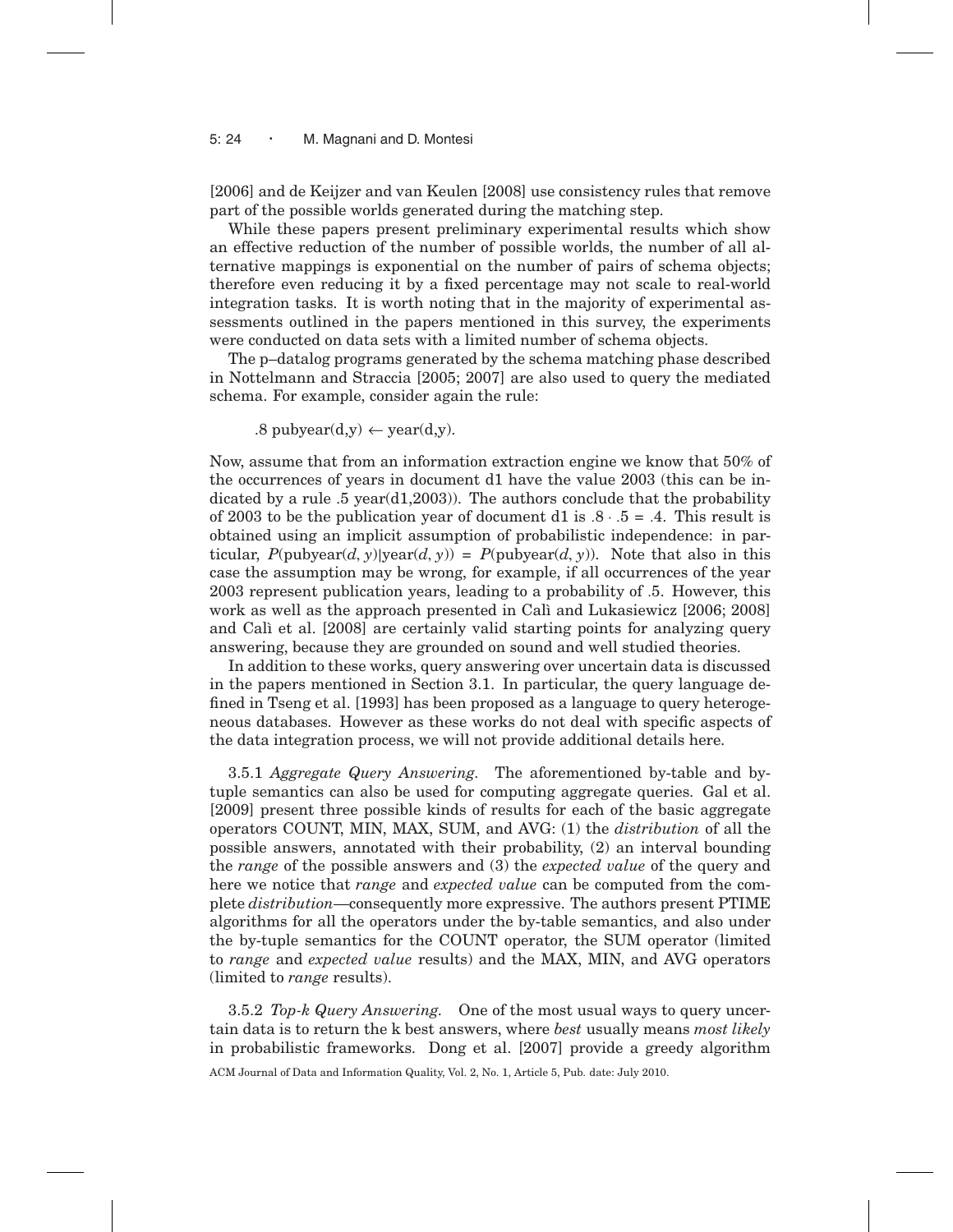to compute top-k answers: the main idea behind it is that some data sources with a small probability of matching may not change the list of top-k results of high probability. Therefore, the answers are computed starting from highprobability correspondences, and if we notice the probability of the remaining ones is not sufficient to change the list of top-k answers, we stop the computation. In the worst case, the algorithm must compute all the answers and therefore an experimental evaluation will be necessary to reach a better understanding of the practical impact of this approach. Top-k schema matching is included in the tool demonstrated in Roitman et al. [2008], although without focusing on query answering and some experimental results are reported in Magnani and Montesi [2009a].

As shown in this section, query answering is a complex topic, and presents a number of open problems.

- (1) The complexity of query evaluation has been studied only with regard to specific classes of queries, for example, select-project-join, and data models.
- (2) Efficient query processing depends on the presence of a small number of alternative mappings; therefore methods to reduce them should be developed. The approaches reviewed in this survey provide only a partial treatment of this problem.
- (3) When a user executes a query and receives a result, some very useful feedback can be generated which the system can then use to improve the mappings. Also in this case, a number of solutions have been proposed, but the problem has not been addressed systematically.

## 4. OPEN PROBLEMS

This section summarizes the contributions and open problems that have emerged in this survey on uncertainty management in data integration.

## 4.1 Matching Uncertain Data

So far, this topic has only been studied in Agrawal et al. [2008], but it is also mentioned in some other works as one of the most relevant future research directions [Magnani and Montesi 2007; Dong et al. 2007]. In addition to its theoretical interest, the ability to match uncertain data is necessary for defining a closed integration process and enabling the definition of an algebra of model management operators [Bernstein 2003] and thus the iterative execution of data integration activities on several local data sources.

## 4.2 Generation of Uncertainty Measures

The papers we include in this survey define many matchers producing uncertainty measures, as indicated in Table III. However, in probabilistic approaches each matcher should return probabilities that can be compared and aggregated with the ones produced by other matchers. It should therefore be clear which interpretation of the theory is used inside each matcher, for example, classical, frequentistic, or subjective, and also whether different probability distributions can be aggregated as they are. For example, assume a matcher finds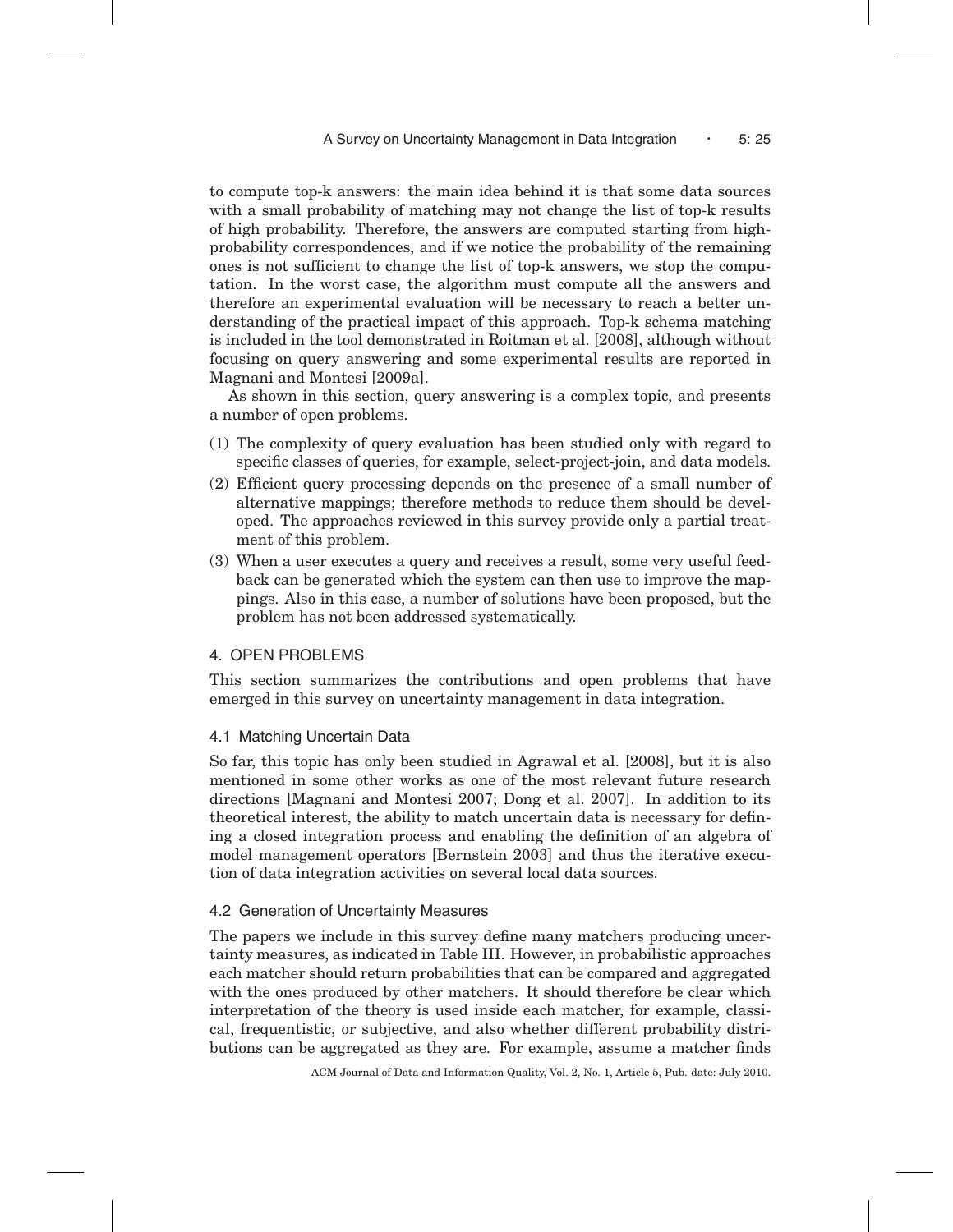# 5: 26 · M. Magnani and D. Montesi

some common instances inside two schema objects, supporting a *match* relationship, and another matcher thinks that the names of the two objects are not related, supporting a *not match*. How much probability should we assign to the two hypotheses? Surely we can tune these values after some experiments. However this is quite different from having a sound underlying interpretation of the numbers produced by the system, which by the way is the main reason for using probability theory. At the moment, probabilities are almost always generated using ad hoc methods.

Although it does not seem possible to solve this problem in general, we can still study and address it in specific domains, such as in the context of bytuple semantics. These may have a frequentistic interpretation and allow for experimental evaluations of the impact of different choices on the results of the integration process.

## 4.3 Evolution of Matcher Ensembles

In the reviewed works, the pools of matchers used to analyze the data are static: they do their job independently of each other, and their outcomes are aggregated. In our opinion, one of the future trends will be to study how the quality of the identified relationships may be affected by more dynamic sets of matchers. For instance, as de Keijzer and van Keulen [2007] have suggested, user feedback may be used to change the knowledge base, in the same way we may expect that it could be used to update the behavior of some matchers—by either punishing or reinforcing them.

# 4.4 Aggregation of Matcher Outcomes

Some matchers may be mutually independent meaning that we can change the features analyzed by one of them without affecting the outcome of the other. As an example, consider two matchers that respectively compare the number of distinct values in two columns of a relation and their names. If we change the names, the outcome of the cardinality matcher will not change, and vice versa. However, in general different matchers can be interdependent. As a consequence, a general method that performs the combination needs to know the single uncertain relationships produced by different matchers *and* additional information about their probabilistic dependencies.

The system described in Magnani and Montesi [2009a] uses two kinds of matchers: one to analyze the data, and another to aggregate the results of correlated matchers. However, only some simple ad hoc matchers have been implemented without a general theory. Other papers using probabilistic matchers use independence assumptions or allow the impact of the matchers to be weighed as in Nottelmann and Straccia [2005]. However no one has as yet proposed general solutions to this problem.

A different approach, followed in some of the reviewed papers, is to try to mimic human behavior instead of sticking to the axioms of probability that may not effectively describe how a human expert would perform a manual integration activity. This approach has been adopted in Magnani and Montesi [2008b], where probabilities were replaced by preferences. In that work, the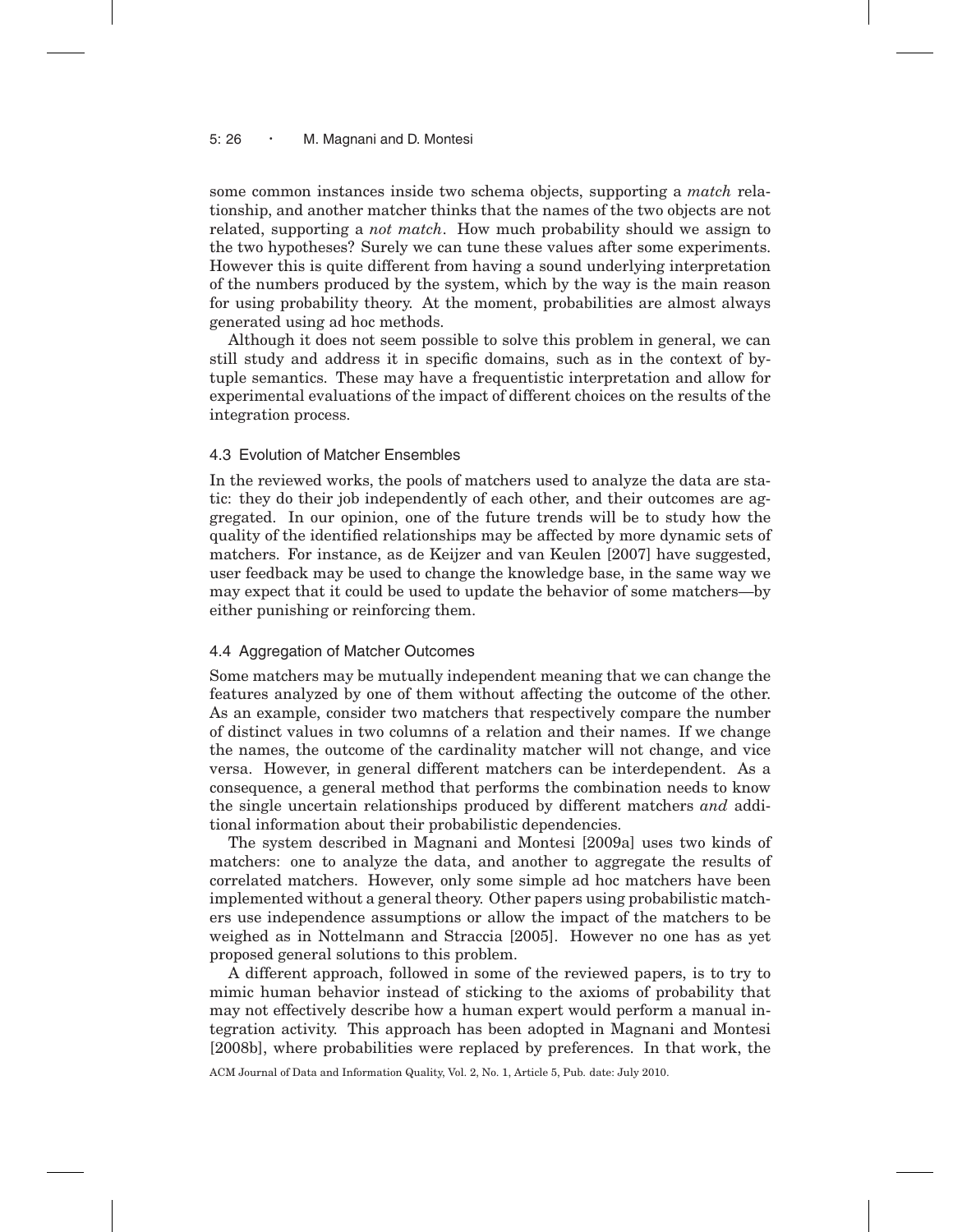authors present a parametric model in which many alternative aggregation operators can be used. However, this approach runs the risk of defining a number of ad hoc methods without evidence of their effectiveness. This leads to the open problem of evaluating these approaches which shall be discussed separately.

# 4.5 Generation of Mapping

Another aggregation of probabilities occurs when we generate an uncertain mapping from a set of uncertain relationships; in this case too there can be probabilistic dependencies. Similarly, other dependencies not known a priori can derive from the semantics of the local data sources.

Carefully selected independence assumptions and approximated or nonprobabilistic methods should be used to tackle this problem which is currently still awaiting a satisfactory answer.

## 4.6 Generation of Mediated Schemata

When enabling a fully automated data integration process, we cannot assume the mediated schema is already available. Therefore we need methods to learn it from the data sources. Several of the surveyed papers have considered this problem but it appears to be an emergent one in this literature.

## 4.7 Query Answering and Complexity Reduction

As we have mentioned above, query answering is tractable in presence of a limited number of possible mappings. Therefore techniques to reduce them are the key to enable the development of real systems. Unfortunately, this corresponds to the removal of possibly correct mappings and brings us back to traditional methods. It follows that the usage of thresholds or top-k algorithms, with a small k, should be performed with care. In addition, we have seen that when defining a top-k algorithm we should know the probability of the alternative mappings and this is unfeasible in general cases with probabilistic dependencies.

# 4.8 User Involvement

So far, it is unclear how the uncertain results of a data integration process can be used effectively. Traditional methods use top-k results to include the user into the matching phase and end with one correct mapping. Some recent works suggest generating a single certain schema, called *consolidated schema* so as to summarize an uncertain mediated schema [Sarma et al. 2008c; Magnani and Montesi 2009b]. In general, it is of primary importance to develop adequate user interfaces for accessing these complex results. Otherwise, in many cases the result of an uncertain integration process would not be of any practical use. Similarly, it is an open question how to use an uncertain mediated schema in a completely automated scenario.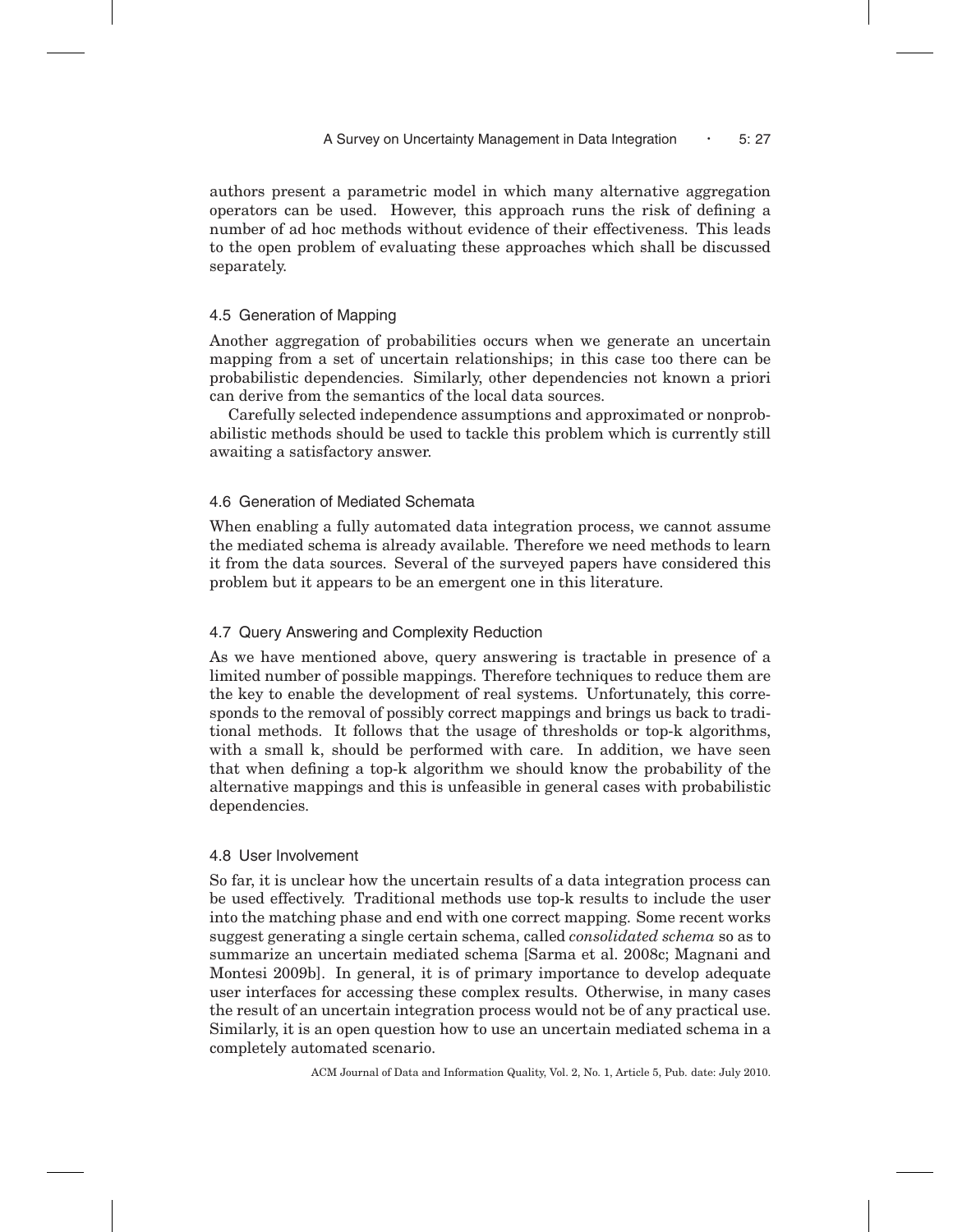# 5: 28 • M. Magnani and D. Montesi

#### 4.9 Evaluation

The works considered in this survey cover many complementary aspects of uncertainty management in data integration. The use of our common framework has enabled us to highlight their relationships. However, additional efforts are required in order to evaluate and compare these techniques such as, for example, developing benchmark data. Moreover case studies that report on the application of these methods would be useful in identifying more practical problems.

## 5. CONCLUSION

This article describes the status of research on uncertainty management in data integration. It provides a snapshot of a rapidly evolving area. Uncertain data integration systems have many potential applications such as Web 2.0 online repositories updated by millions of users that automatically generate their mediated schemata, or online and automatically updated interfaces to scientific data sources. Applications of uncertain data integration have a vast number of potential users and therefore we expect them to play an important role in popularizing next-generation information systems supporting uncertainty.

The advantages of using uncertain data models to represent the result of data integration tasks, that is, models that represent both data and their degree of certainty, have not been studied thoroughly and are not easy to assess experimentally. Data integration methods that manage uncertainty are certainly closer to typical human behavior than traditional methods; they are interesting from an academic point of view as alternative approaches for investigation and are intuitively reasonable. However, they remain as yet untested in real-world scenarios. Some preliminary experiments potentially supporting their effectiveness were presented in Gal [2006a] and Magnani and Montesi [2007]. These results were obtained by studying the distribution of correct relationships inside top-k mappings. The analysis of precision and the recall of correct relationships shows that it is often worth keeping uncertainty after the matching phase as many correct relationships are absent in top-1 (the most likely) mapping. In addition, these experiments show that in complex data integration tasks, the information loss caused by the removal of uncertainty may be relevant. Indeed, even if we consider k alternative mappings we risk losing some correct relationships unsupported by high degrees of confidence.

The majority of methods presented are quantitative and suffer from complexity problems. In fact, although it has been shown that many classes of queries can be answered in polynomial time with respect to data size and mapping, mapping size can be exponential in terms of the size of the input schemata. Qualitative approaches have been presented claiming reduced complexity but the impact on the precision and recall of the methods with respect to probabilistic systems has not been studied yet.

The main problem related to probabilistic methods lies in the impact of probabilistic dependencies which may affect many of the steps in the process and are often influenced by the adopted data models. For example, Magnani et al. [2005] show that relationships connecting common entities in an ER diagram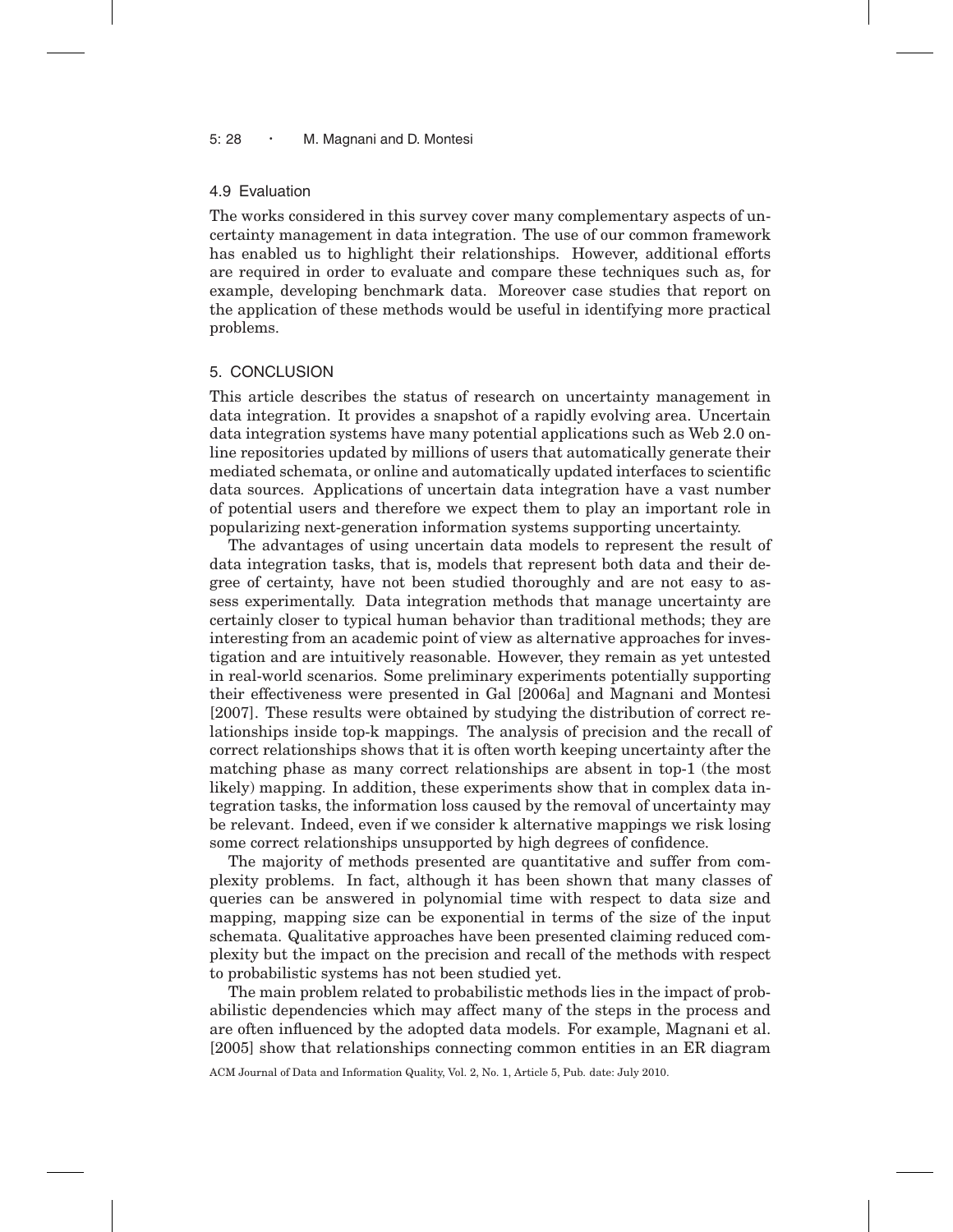are a source of dependencies that increase the complexity of the matching and merging steps. To avoid this problem, the use of less expressive schema languages (i.e., sets of schema objects without connections) and relationships (*M* and *M*/ ) have been proposed but it is still unclear if these are good compromises, that is, if they can be used effectively in real applications.

Moreover, it is worth noticing that many open problems are more related to the adopted uncertainty management formalisms than to the specific application context of data integration. For example, the computational problems of the reviewed probabilistic systems are the same ones that affect other application areas of probability theory. Therefore, to find answers to the open problems discussed in the previous section, it is fundamental to make advances in related fields ranging from the interpretation of mathematical theories of uncertainty to modeling, implementing, and visualizing uncertain data.

A final consideration concerns the development of uncertain data integration systems. These systems obviously present specific features like enhanced user interfaces and uncertainty manipulation modules. However, the architecture of uncertain and traditional data integration systems is basically the same. In addition, the matchers (the most important components of these systems) may adopt all the techniques that have already been developed and which are available in traditional systems, with minor adjustments to make them produce uncertain results expressed using the preferred uncertainty management theory. It follows, therefore, that the new capabilities described in this article are likely to be adopted gracefully without the need to develop new systems from scratch, and this will certainly facilitate their future development.

#### **REFERENCES**

- AGRAWAL, P., BENJELLOUN, O., SARMA, A. D., HAYWORTH, C., NABAR, S. U., SUGIHARA, T., AND WIDOM, J. 2006. Trio: A system for data, uncertainty, and lineage. In *Proceedings of the 32nd International Conference on Very Large Data Bases*. ACM, 1151–1154.
- AGRAWAL, P., SARMA, A. D., ULLMAN, J., AND WIDOM, J. 2008. Lav integration of uncertain data. Tech. rep. 2008-31, Stanford InfoLab.
- AL-KHALIFA, S., YU, C., AND JAGADISH, H. V. 2003. Querying structured text in an XML database. In *Proceedings of the SIGMOD Conference*.
- ALTAREVA, E. AND CONRAD, S. 2001. The problem of uncertainty and database integration. In *Proceedings of the Workshop on Engineering Federated Information Systems (EFIS)*. 92–99.
- ALTAREVA, E. AND CONRAD, S. 2003. Statistical analysis as methodological framework for data(base) integration. Lecture Notes in Computer Science, vol. 2813. Springer, 17–30.
- ALTAREVA, E. AND CONRAD, S. 2005. Evaluating and improving integration quality for heterogeneous data sources using statistical analysis. In *Proceedings of the International Database Engineering and Applications Symposium*. IEEE Computer Society, 406–414.
- BARBARA, D., GARCIA-MOLINA, H., AND PORTER, D. 1992. The management of probabilistic data. *IEEE Trans. Knowl. Data Engin. 4*, 5, 487–501.
- BATINI, C. AND SCANNAPIECO, M. 2006. *Data Quality: Concepts, Methodologies, and Techniques*. Data-Centric Systems and Applications. Springer.
- BENFERHAT, S., DUBOIS, D., KACI, S., AND PRADE, H. 2006. Bipolar possibility theory in preference modeling: Representation, fusion, and optimal solutions. *Inform. Fusion 7*, 1, 135–150.
- BERNSTEIN, P. A. 2003. Applying model management to classical meta data problems. In *Proceedings of the Conference on Innovative Data Systems Research (CIDR)*.
- BONISSONE, P. P. AND TONG, R. M. 1985. Editorial: Reasoning with uncertainty in expert systems. *Int. J. Man–Mach. Stud. 22*, 3, 241–250.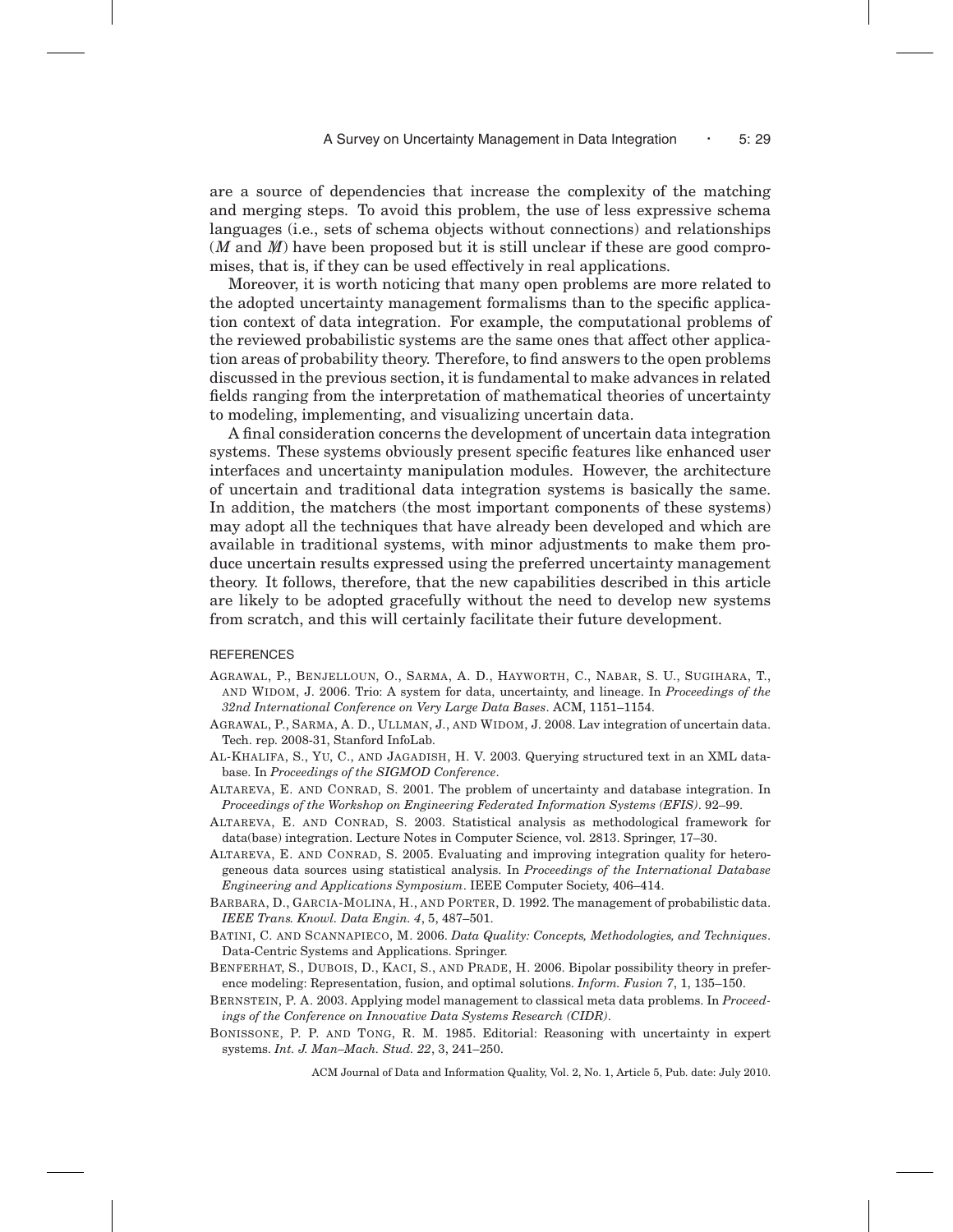#### 5: 30 · M. Magnani and D. Montesi

- BOSC, P. AND PRADE, H. 1996. An introduction to the fuzzy set and possibility theory-based treatment of flexible queries and uncertain or imprecise databases. In *Uncertainty Management in Information Systems*. 285–324.
- BOULOS, J., DALVI, N. N., MANDHANI, B., MATHUR, S., RÉ, C., AND SUCIU, D. 2005. Mystiq: A system for finding more answers by using probabilities. In *Proceedings of the SIGMOD Conference*. 891–893.
- CALÌ, A. AND LUKASIEWICZ, T. 2006. An approach to probabilistic data integration for the semantic Web. In *Proceedings of the ISWC-URSW Conference*.
- CALÌ, A. AND LUKASIEWICZ, T. 2008. An approach to probabilistic data integration for the semantic Web. In *Proceedings of the ISWC International Workshops Uncertainty Reasoning for the Semantic Web I*. Lecture Notes in Computer Science, vol. 5327. Springer, 52–65.
- CALÌ, A., LUKASIEWICZ, T., PREDOIU, L., AND STUCKENSCHMIDT, H. 2008. Rule-based approaches for representing probabilistic ontology mappings. In *Proceedings of the ISWC International Workshops Uncertainty Reasoning for the Semantic Web I*. Lecture Notes in Computer Science, vol. 5327. Springer, 66–87.
- CHENG, R., SINGH, S., AND PRABHAKAR, S. 2005. U-dbms: A database system for managing constantly-evolving data. In *Proceedings of the 31st International Conference on Very Large Data Bases*. ACM, 1271–1274.
- CODD, E. F. 1979. Extending the database relational model to capture more meaning. *ACM Trans. Datab. Syst. 4*, 4, 397–434.
- DE KEIJZER, A. AND VAN KEULEN, M. 2007. User feedback in probabilistic integration. In *Proceedings of the 18th International Conference on Database and Expert Systems Applications (DEXA'07)*. IEEE Computer Society, 377–381.
- DE KEIJZER, A. AND VAN KEULEN, M. 2008. Imprecise: Good-is-good-enough data integration. In *Proceedings of the 24th International Conference on Data Engineering*. IEEE Computer Society Press, Los Alamitos, CA.
- DE KEIJZER, A., VAN KEULEN, M., AND LI, Y. 2006. Taming data explosion in probabilistic information integration. In *Proceedings of the International Workshop on Inconcistency and Incompleteness in Databases*.
- DEKHTYAR, A., GOLDSMITH, J., AND HAWKES, S. R. 2001. Semistructured probalistic databases. In *Statistical and Scientific Database Management*.
- DEMOLOMBE, R. 1997. Uncertainty in intelligent databases. In *Uncertainty Management in Information Systems*, A. Motro and C. Thanos, Eds. Kluwer.
- DEY, D. AND SARKAR, S. 1996. A probabilistic relational model and algebra. *ACM Trans. Datab. Syst. 21*, 3, 339–369.
- DEY, D., SARKAR, S., AND DE, P. 2002. A distance-based approach to entity reconciliation in heterogeneous databases. *IEEE Trans. Knowl. Data Engin. 14*, 3, 567–582.
- DO, H.-H. AND RAHM, E. 2007. Matching large schemas: Approaches and evaluation. *Inform. Syst. 32*, 6.
- DOAN, A. AND HALEVY, A. Y. 2005. Semantic integration research in the database community: A brief survey. *AI Mag. 26*, 1, 83–94.
- DONG, X. L., HALEVY, A. Y., AND YU, C. 2007. Data integration with uncertainty. In *Proceedings of the 33rd International Conference on Very Large Data Bases*. ACM, 687–698.
- EUZENAT, J. AND SHVAIKO, P. 2007. *Ontology matching*. Springer-Verlag, Berlin.
- FLORESCU, D., KOLLER, D., AND LEVY, A. Y. 1997. Using probabilistic information in data integration. In *Proceedings of the International Conference on Very Large Data Bases*. 216–225.
- FUHR, N. 1995. Probabilistic datalog a logic for powerful retrieval methods. In *Proceedings of the 18th Annual International ACM SIGIR Conference on Research and Development in Information Retrieval*. ACM Press, 282–290.
- FUHR, N. AND RÖLLEKE, T. 1997. A probabilistic relational algebra for the integration of information retrieval and database systems. *ACM Trans. Inform. Syst. 15*, 1, 32–66.
- GAL, A. 2006a. Managing uncertainty in schema matching with top-k schema mappings. *J. Data Seman. VI 4090*, 90–114.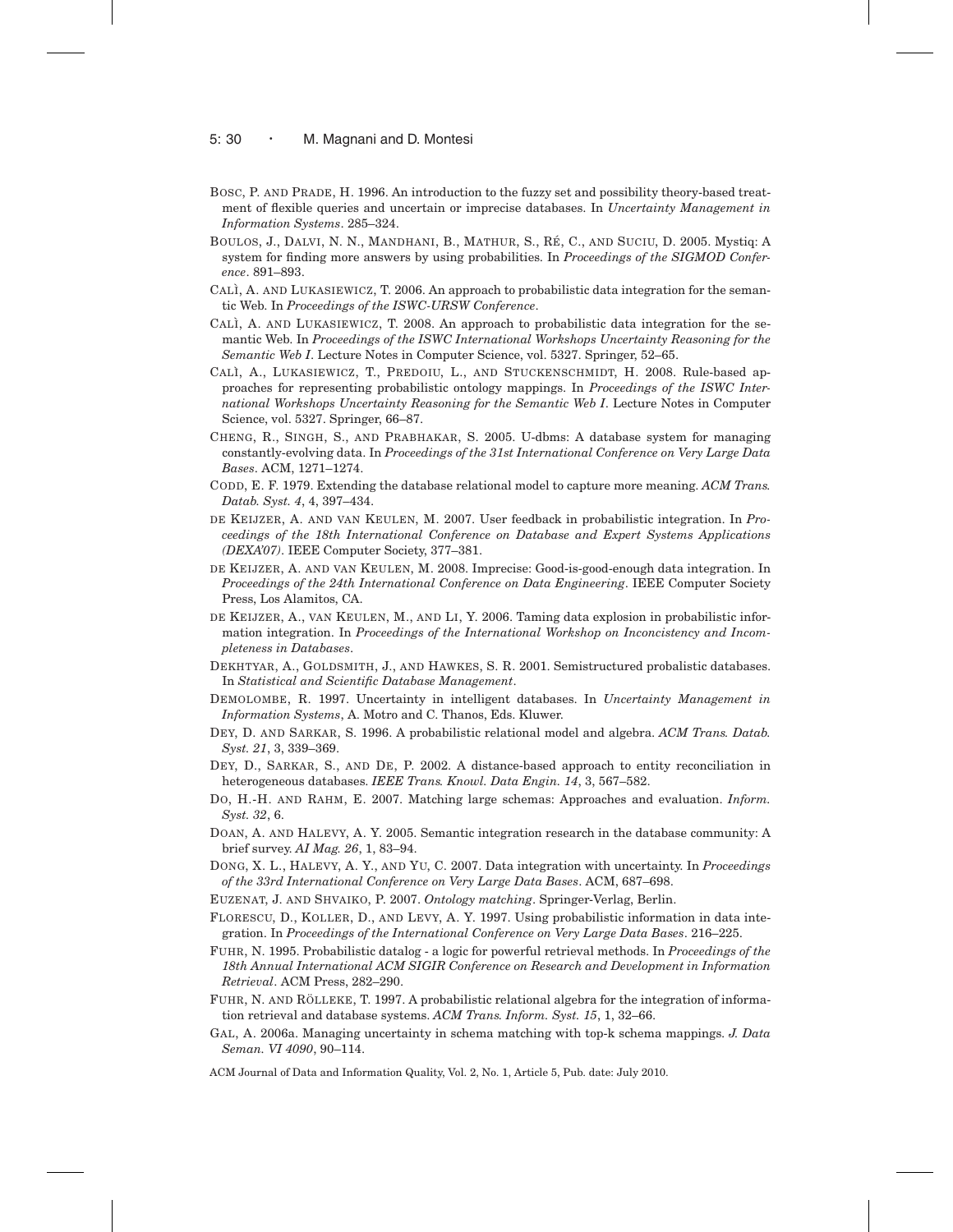- GAL, A. 2006b. Why is schema matching tough and what can we do about it? *SIGMOD Record 35*, 4, 2–5.
- GAL, A. 2008. Interpreting similarity measures: Bridging the gap between schema matching and data integration. In *Proceedings of the 24th International Conference on Data Engineering Workshops*. IEEE Computer Society, 278–285.
- GAL, A., ANABY-TAVOR, A., TROMBETTA, A., AND MONTESI, D. 2005. A framework for modeling and evaluating automatic semantic reconciliation. *VLDB J. 14*, 1, 50–67.
- GAL, A., MARTINEZ, M. V., SIMARI, G. I., AND SUBRAHMANIAN, V. 2009. Aggregate query answering under uncertain schema mappings. In *Proceedings of the 25th International Conference on Data Engineering*.
- HALEVY, A. Y. 2003. Data integration: A status report. In *Proceedings of the Conference on Business, Technology, and the Web (BTW)*. Lecture Notes in Informatics, vol. 26. GI, 24–29.
- HALEVY, A. Y., FRANKLIN, M. J., AND MAIER, D. 2006a. Principles of dataspace systems. In *Proceedings of the 25th ACM SIGACT-SIGMOD-SIGART Symposium on Principles of Database Systems*. 1–9.
- HALEVY, A. Y., RAJARAMAN, A., AND ORDILLE, J. J. 2006b. Data integration: The teenage years. In *Proceedings of the International Conference on Very Large Data Bases*. 9–16.
- HAYNE, S. AND RAM, S. 1990. Multi-user view integration system (muvis): An expert system for view integration. In *Proceedings of the 6th International Conference on Data Engineering*. IEEE Computer Society, 402–409.
- HUNG, E., GETOOR, L., AND SUBRAHMANIAN, V. 2003a. Probabilistic interval XML. In *Proceedings of the International Conference on Database Theory (ICDT)*.
- HUNG, E., GETOOR, L., AND SUBRAHMANIAN, V. 2003b. PXML: A probabilistic semistructured data model and algebra. In *Proceedings of the International Conference on Data Engineering*.
- HUNTER, A. AND LIU, W. 2006a. Fusion rules for merging uncertain information. *Inform. Fusion. 7*, 1, 97–134.
- HUNTER, A. AND LIU, W. 2006b. Merging uncertain information with semantic heterogeneity in XML. *Knowl. Inform. Syst. 9*, 2, 230–258.
- KLEMENT, E. P., MESIAR, R., AND PAP, E. 2000. *Triangular Norms*. Kluwer, Dordrecht.
- LAKSHMANAN, L. V. S., LEONE, N., ROSS, R., AND SUBRAHMANIAN, V. S. 1997. ProbView: A flexible probabilistic database system. *ACM Trans. Datab. Syst. 22*, 3, 419–469.
- LEE, S. K. 1992. An extended relational database model for uncertain and imprecise information. In *Proceedings of the International Conference on Very Large Data Bases*, L.-Y. Yuan, Ed.
- LENZERINI, M. 2002. Data integration: A theoretical perspective. In *Proceedings of the PODS Conference*. 233–246.
- LOUIE, B., DETWILER, L., DALVI, N. N., SHAKER, R., TARCZY-HORNOCH, P., AND SUCIU, D. 2007. Incorporating uncertainty metrics into a general-purpose data integration system. In *Proceedings of the 19th International Conference on Scientific and Statistical Database Management*. IEEE Computer Society.
- MAGNANI, M. AND MONTESI, D. 2007. Uncertainty in data integration: current approaches and open problems. In *Proceedings of the VLDB Workshop on Management of Uncertain Data*.
- MAGNANI, M. AND MONTESI, D. 2008a. Management of interval probabilistic data. *Acta Informatica 45*, 2, 93–130.
- MAGNANI, M. AND MONTESI, D. 2008b. Preference-based uncertain data integration. In *Proceedings of the 16th International Conference on Knowledge Engineering: Practice and Patterns (EKAW)*. Lecture Notes in Computer Science, vol. 5268. Springer, 136–145.
- MAGNANI, M. AND MONTESI, D. 2009a. Probabilistic data integration. Tech. rep. UBLCS-2009-10, University of Bologna.
- MAGNANI, M. AND MONTESI, D. 2009b. Towards schema uncertainty. In *Proceedings of the 3rd International Conference on Scalable Uncertainty Management (SUM)*. Springer.
- MAGNANI, M., RIZOPOULOS, N., MCBRIEN, P., AND MONTESI, D. 2005. Schema integration based on uncertain semantic mappings. In *Proceedings of the 24th International Conference on Conceptual Modeling*. Lecture Notes in Computer Science, vol. 3716. Springer, 31–46.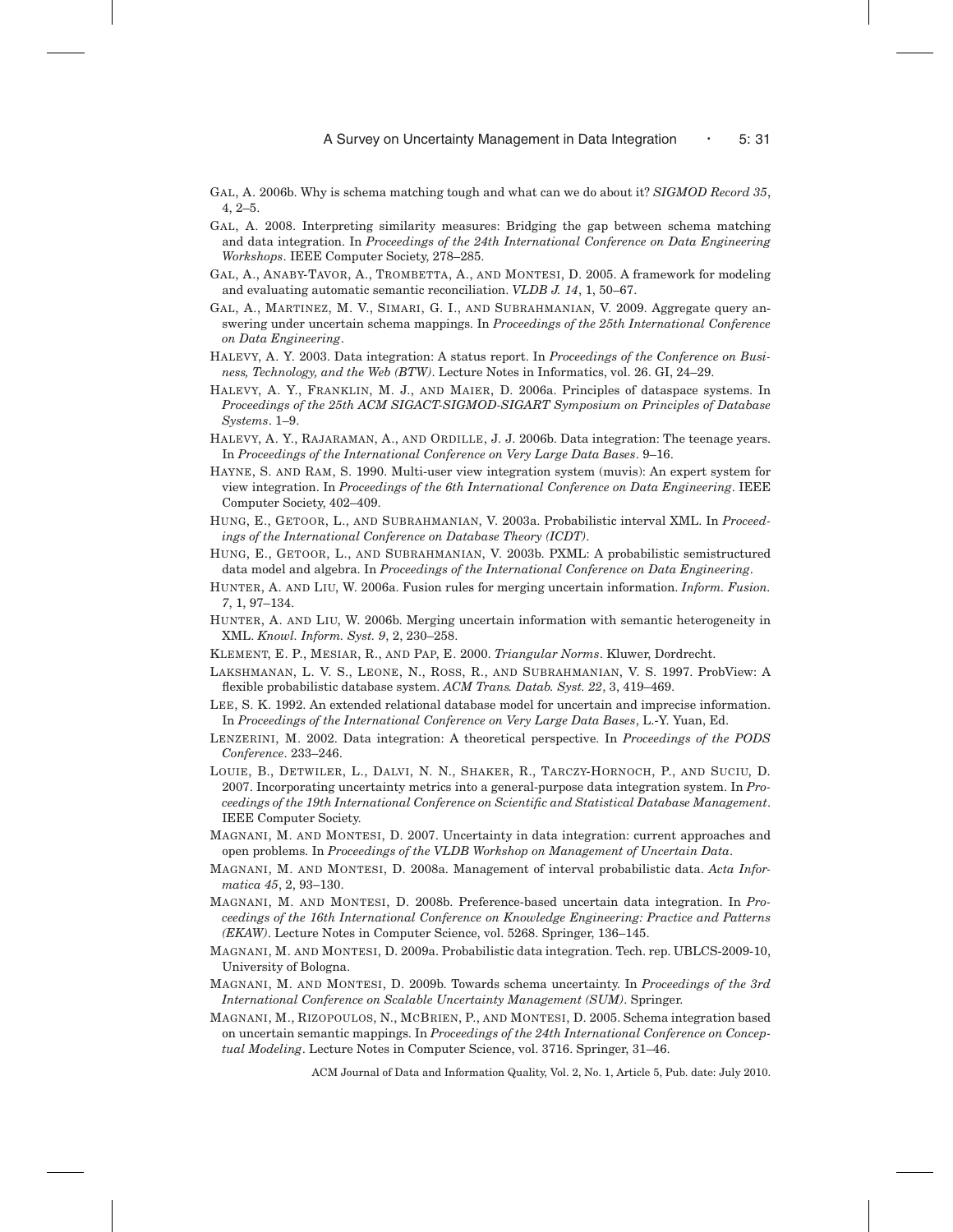#### 5: 32 · M. Magnani and D. Montesi

- MARIE, A. AND GAL, A. 2007. Managing uncertainty in schema matcher ensembles. In *Proceedings of the 1st International Conference on Scalable Uncertainty Management*. Lecture Notes in Computer Science, vol. 4772. Springer, 60–73.
- MIMNO, D., MCCALLUM, A., AND MIKLAU, G. 2007. Probabilistic representations for integrating unreliable data sources. In *Proceedings of the Workshop on Information Integration on the Web (IIWeb)*.
- MOTRO, A. 1995. Imprecision and uncertainty in database systems. In *Fuzziness in Database Management Systems*, P. Bosc and J. Kacprzyk, Eds. Physica-Verlag, 3–22.
- NAGY, M., VARGAS-VERA, M., AND MOTTA, E. 2007. Dssim—managing uncertainty on the semantic Web. In *Proceedings of the International Workshop on Ontology Mapping*.
- NIERMAN, A. AND JAGADISH, H. V. 2002. ProTDB: Probabilistic data in XML. In *Proceedings of the VLDB Conference*.
- NOTTELMANN, H. AND STRACCIA, U. 2005. splmap: A probabilistic approach to schema matching. In *Proceedings of the European Conference on Information Retrieval*. 81–95.
- NOTTELMANN, H. AND STRACCIA, U. 2007. Information retrieval and machine learning for probabilistic schema matching. *Inform. Process. Manage. 43*, 3, 552–576.
- OLTEANU, A., MUSTIERE ` , S., AND RUAS, A. 2008. Matching imperfect spatial data. In *Proceedings of the 7th International Symposium on Spatial Accuracy Assessment in Natural Resources and Environmental Sciences*.
- PAL, N. R. 1999. On quantification of different facets of uncertainty. *Fuzzy Set Syst. 107*, 81–91.
- PANKOWSKI, T. 2008. Reconciling inconsistent data in probabilistic XML data integration. In *Proceedings of the 25th British National Conference on Databases*. Lecture Notes in Computer Science, vol. 5071. Springer, 75–86.
- PITTARELLI, M. 1994. An algebra for probabilistic databases. *IEEE Trans. Knowl. Data Engin. 6*, 2, 293–303.
- RAHM, E. AND BERNSTEIN, P. A. 2001. A survey of approaches to automatic schema matching. *VLDB J. 10*, 4, 334–350.
- RE, C., DALVI, N. N., AND SUCIU, D. 2007. Efficient top-k query evaluation on probabilistic data. In *Proceedings of the 23rd International Conference on Data Engineering*. IEEE, 886–895.
- ROITMAN, H., GAL, A., AND DOMSHLAK, C. 2008. Providing top-k alternative schema matchings with ontomatcher. In *Proceedings of the 27th International Conference on Conceptual Modeling*. Lecture Notes in Computer Science, vol. 5231. Springer.
- SARMA, A. D., BENJELLOUN, O., HALEVY, A. Y., AND WIDOM, J. 2006. Working models for uncertain data. In *Proceedings of the 22nd International Conference on Data Engineering*. IEEE Computer Society, 7.
- SARMA, A. D., DONG, X., AND HALEVY, A. 2008a. Bootstrapping pay-as-you-go data integration systems. In *Proceedings of the ACM SIGMOD International Conference on Management of Data*. ACM, 861–874.
- SARMA, A. D., DONG, X., AND HALEVY, A. 2008b. *Managing and Mining Uncertain Data*. Springer, Chapter Uncertainty in data integration.
- SARMA, A. D., DONG, X., AND HALEVY, A. Y. 2008c. Bootstrapping pay-as-you-go data integration systems. In *Proceedings of the SIGMOD Conference*. 861–874.
- SHAFER, G. 1976. *A Mathematical Theory of Evidence*. Princeton University Press.
- SMETS, P. 1997. Imperfect information: Imprecision uncertainty. In A. Motro and Ph. Smets Eds. *Uncertainty Management in Information Systems, from Needs to Solutions*. Kluwer Academic Publishers, 225–254.
- SMITHSON, M. J. 1989. *Ignorance and Uncertainty: Emerging Paradigms*. Springer Verlag.
- TSENG, F. S.-C., CHEN, A. L. P., AND YANG, W.-P. 1993. Answering heterogeneous database queries with degrees of uncertainty. *Distrib. Paral. Datab. 1*, 3, 281–302.
- VAN KEULEN, M., DE KEIJZER, A., AND ALINK, W. 2005. A probabilistic XML approach to data integration. In *Proceedings of the 21st International Conference on Data Engineering*. 459–470.